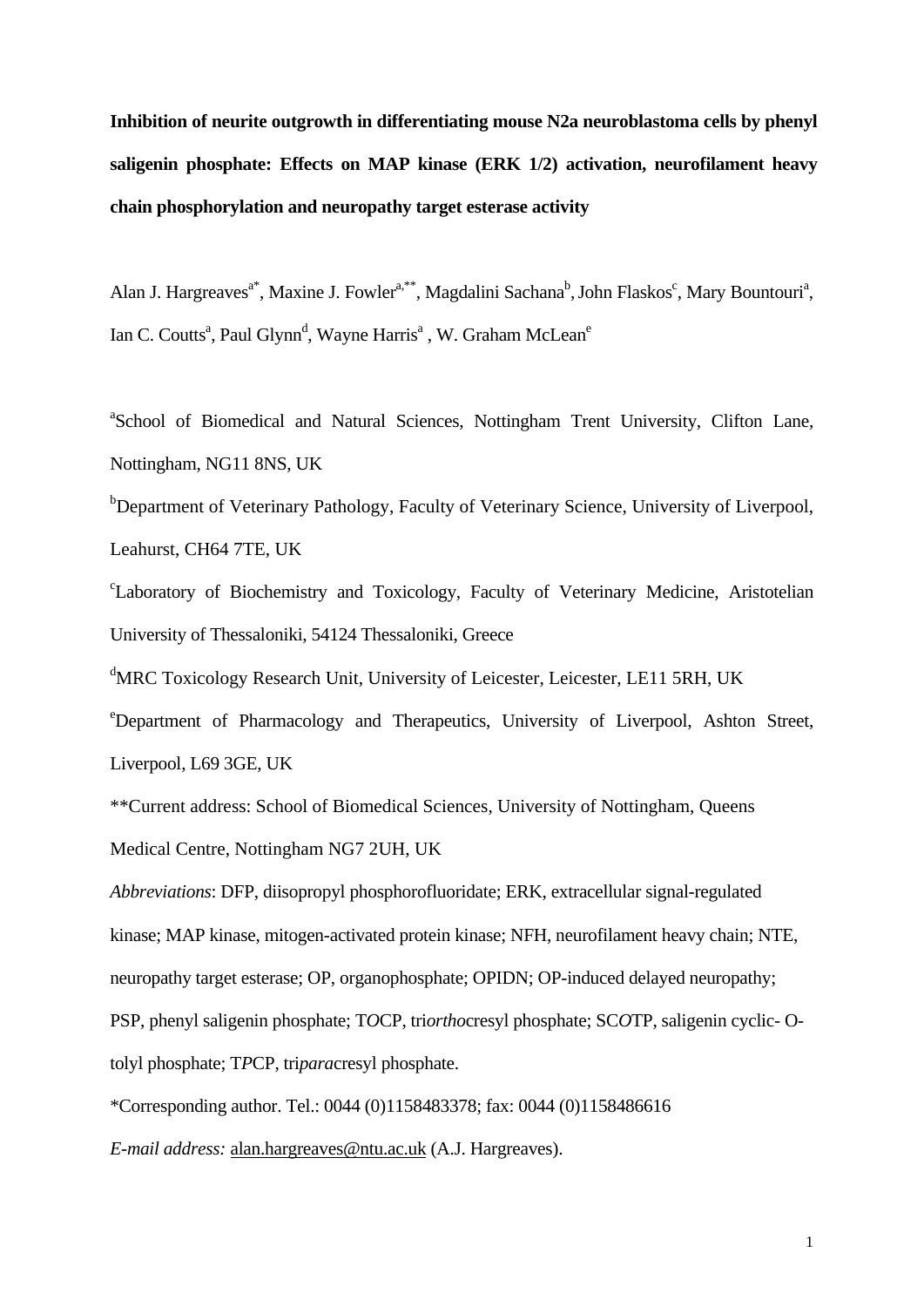## ABSTRACT

Sub-lethal concentrations of the organophosphate phenyl saligenin phosphate (PSP) inhibited the outgrowth of axon-like processes in differentiating mouse N2a neuroblastoma cells  $(IC_{50} 2.5)$ μM). A transient rise in the phosphorylation state of neurofilament heavy chain (NFH) was detected on Western blots of cell extracts treated with 2.5 μM PSP for 4 h compared to untreated controls, as determined by a relative increase in reactivity with monoclonal antibody Ta51 (antiphosphorylated NFH) compared to N52 (anti-total NFH). However, cross-reactivity of PSPtreated cell extracts was lower than that of untreated controls after 24 h exposure, as indicated by decreased reactivity with both antibodies. Indirect immunofluorescence analysis with these antibodies revealed the appearance of neurofilament aggregates in the cell bodies of treated cells and reduced axonal staining compared to controls. By contrast, there was no significant change in reactivity with anti- $\alpha$  tubulin antibody B512 at either time point. The activation state of the MAP kinase ERK 1/2 increased significantly after PSP treatment compared to controls, particularly at 4 h, as indicated by increased reactivity with monoclonal antibody E-4 (antiphosphorylated MAP kinase) but not with polyclonal antibody K-23 (anti-total MAP kinase). The observed early changes were concomitant with almost complete inhibition of the activity of neuropathy target esterase (NTE), one of the proposed early molecular targets in organophosphate-induced delayed neuropathy (OPIDN).

*Keywords*: Phenyl saligenin phosphate; Mouse N2a neuroblastoma; Axon outgrowth; Neurofilament heavy chain; Neuropathy target esterase; MAP kinase (ERK1/2).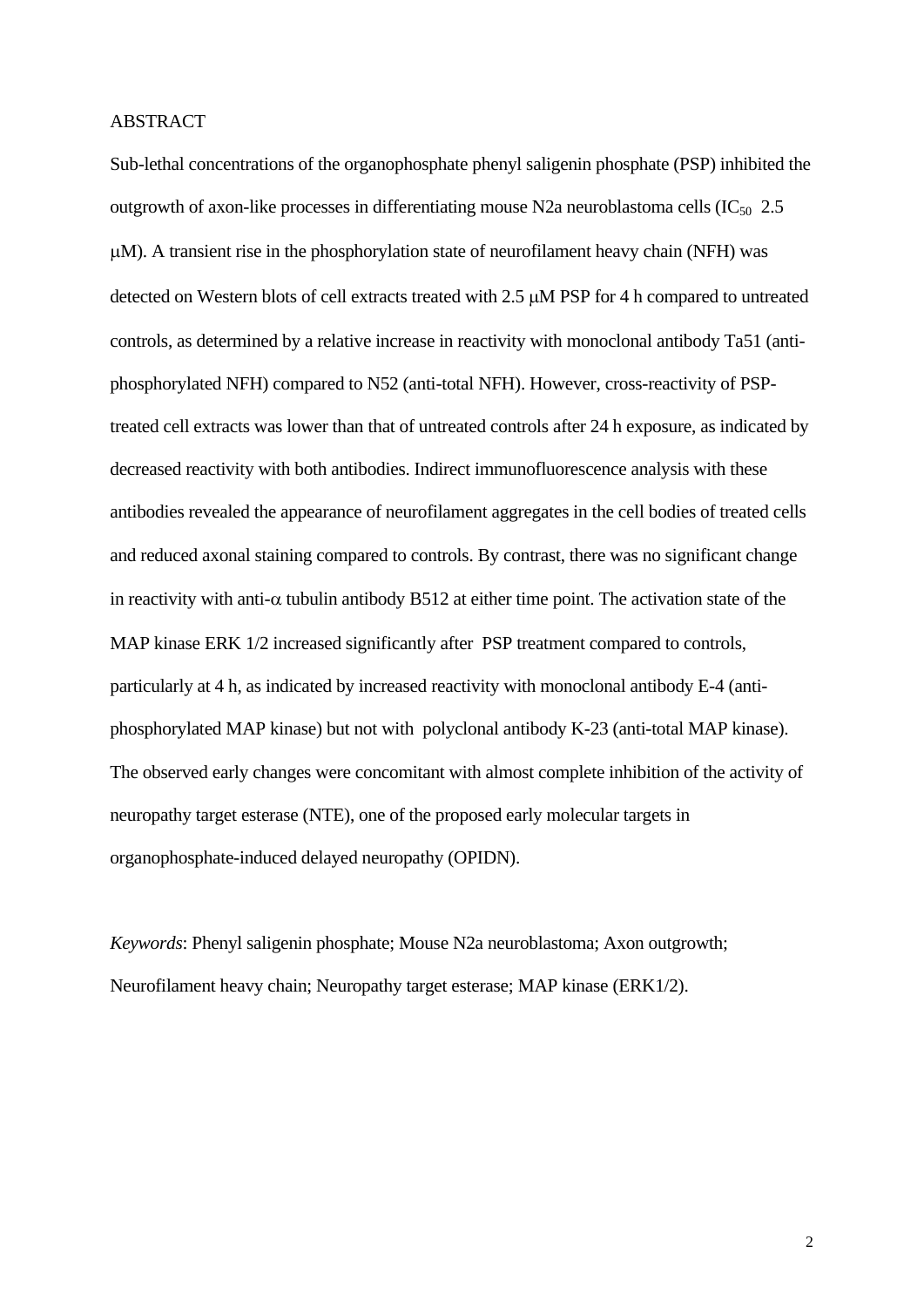## **1. Introduction**

Certain organophosphate compounds (OPs) are capable of inducing a delayed neurodegenerative condition in central and peripheral nervous system of man, birds and livestock [1-6]. This condition, which may arise up to 3 weeks after exposure to neuropathic OPs, is known as organophosphate-induced delayed neuropathy (OPIDN). Studies on animal models have shown that the onset of clinical signs of the disease is preceded by inhibition of neuropathy target esterase (NTE) and also by cytoskeletal disruption [4,5,7-10], suggesting that these lesions may represent key molecular events in the development of this delayed neurodegenerative condition. The ability to block the neurodegenerative effects of neuropathic OPs by  $Ca^{2+}$  channel blockers and calpain inhibitors also suggests that increased intracellular  $Ca^{2+}$  levels and calpain activation may be involved [11]. However, the precise molecular basis of OPIDN is poorly understood.

For many years NTE has been regarded as the primary target for neuropathic OPs, although its inhibition in non-neuronal cells and tissues that are not damaged has raised doubts about a direct role for its esterase activity in the pathogenesis of OPIDN. However, it has been shown that the ability to inhibit NTE alone is not sufficient to induce the chain of events leading to OPIDN. Indeed, a modification that involves an increase in negative charge at the active site is proposed to occur before the induction of OPIDN, a phenomenon known as ageing [5,12,13]. Furthermore, recent work suggests that NTE may have important non-esterase functions, the alteration of which may in some way trigger a series of molecular events leading to  $Ca^{2+}$  release and calpain activation [13].

A number of other studies have shown that there is a major rearrangement of the axonal cytoskeleton and substantial changes in the phosphorylation states of key cytoskeletal proteins in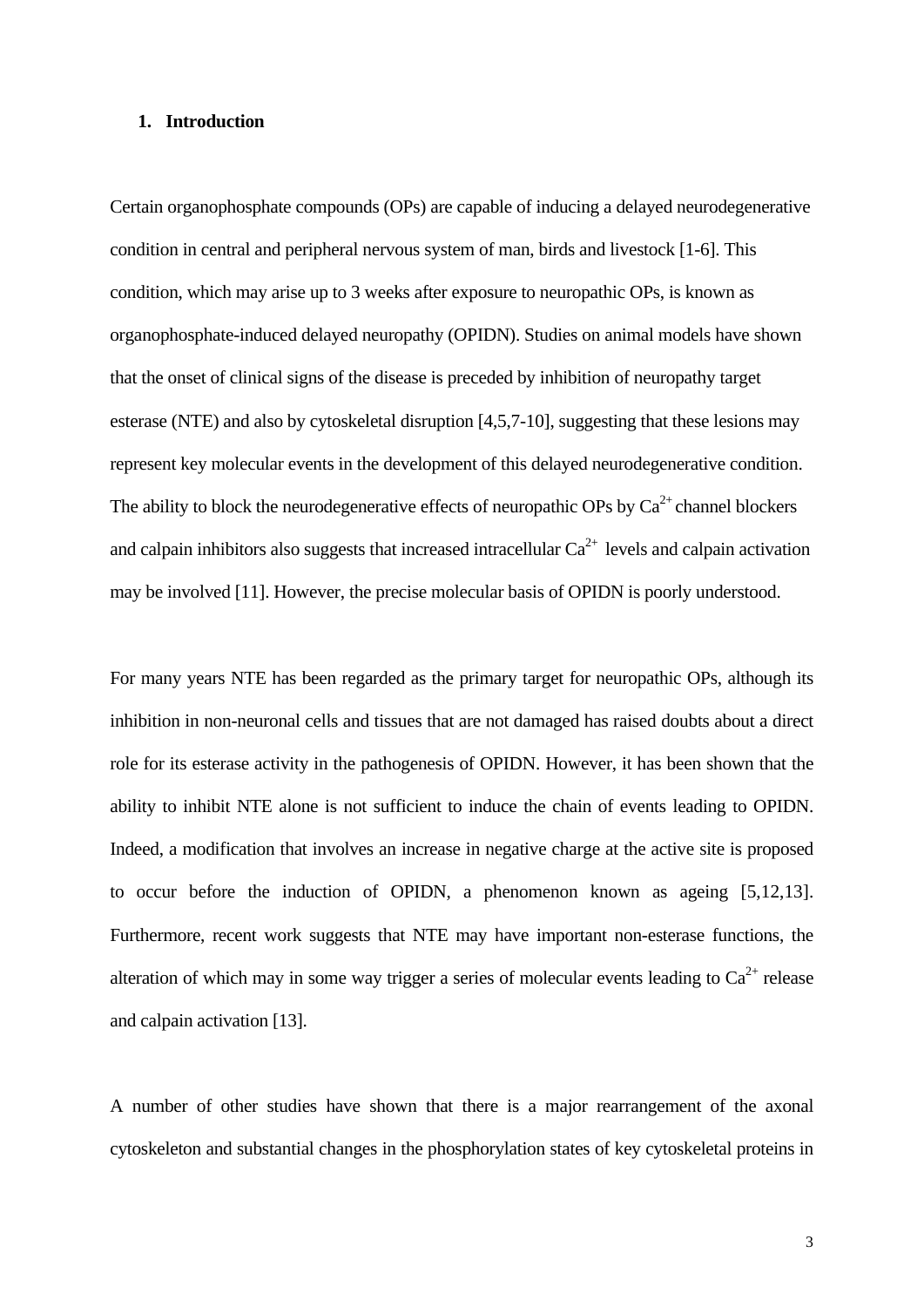microtubule and neurofilament networks within 24 hours of exposure to neuropathic OPs [1, 7- 10]. However, the ability of OPs to disrupt specific cell signalling pathways has not yet been thoroughly investigated. Moreover, there is disagreement as to the exact nature of the changes [8,9] and the relationship between NTE inhibition and cytoskeletal alterations remains to be established.

Detailed *in vivo* studies of the molecular basis of OPIDN are hampered by the costly and timeconsuming nature of experiments on large numbers of laboratory animals. This has led to the development of *in vitro* alternatives to animal studies and, in particular, the use of cultured nerve cells [14]. One approach has been to measure the effects of neuropathic and non-neuropathic OPs on NTE activity in neuroblastoma cell lines [15-18], which is potentially very useful in the screening of OPs for their potential to cause OPIDN. A second approach has been to study the effects of neuropathic and non-neuropathic OPs on the outgrowth of neurites by neuronal and glial cells induced to differentiate *in vitro* [19-23]. Interestingly, the neuropathic properties of protoxiciants can be enhanced in cultured cells either by bromination [15,16] or by co-incubation with NADPH-activated rat liver microsomes [15,16,20], suggesting that *in vitro* cellular models are able to simulate at least some of the neurodegenerative effects of OPs *in vivo*. Furthermore, in a number of the above mentioned studies the authors have reported selective inhibition of neurite outgrowth by neuropathic OPs, although the involvement of NTE in the inhibition of neurite outgrowth remains to be established.

Our work has focused on the sub-lethal effects of OPs on the outgrowth of axon-like processes by differentiating N2a cells. Our previous findings show that the neuropathic *ortho* isomer of tricresyl phosphate (T*O*CP) inhibits axon outgrowth to a greater extent than the non-neuropathic isomer tri*para*cresyl phosphate [20]. This effect, which is most evident following shorter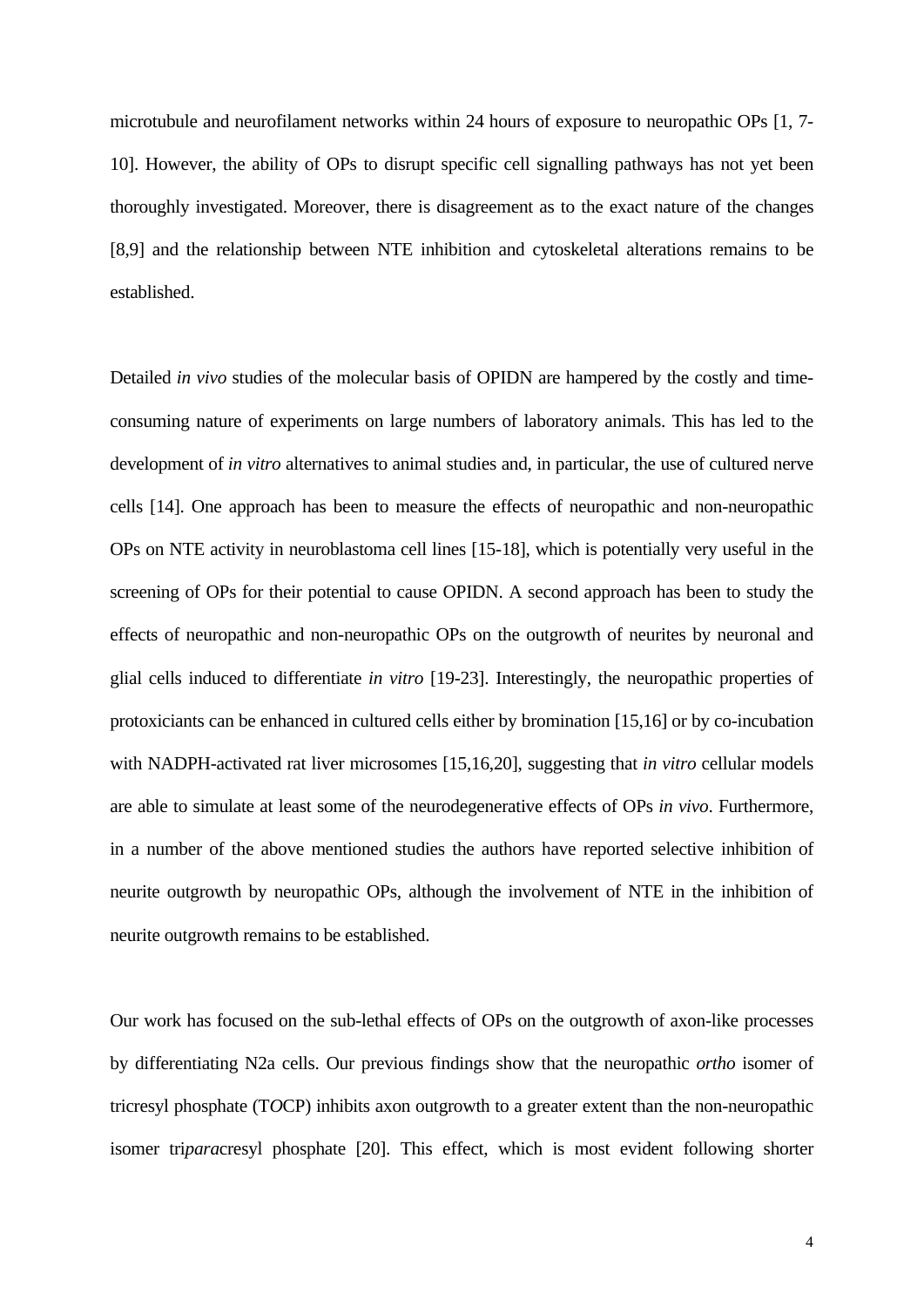exposure times, is enhanced by incubation in the presence of NADPH-activated microsomes. Since T*O*CP is thought to be metabolised into active (in terms of ability to induce OPIDN) congeners such as saligenin cyclic-*O*- tolyl phosphate (SC*O*TP) [24-27], our findings suggest that differentiating N2a neuroblastoma cells represent a useful model for mechanistic studies of the neurodegenerative effects of OPIDN-inducing OPs. As the exact nature of the microsomal activation products *in vitro* is not known, it is important to show that known *in vivo* metabolites are able to induce neuropathic changes in this cell model. The work presented here focuses on the effects of phenyl saligenin phosphate (PSP; a neuropathic homologue of SC*O*TP) on neurite outgrowth, cytoskeletal proteins, NTE activity and MAP kinase activation *in vitro*.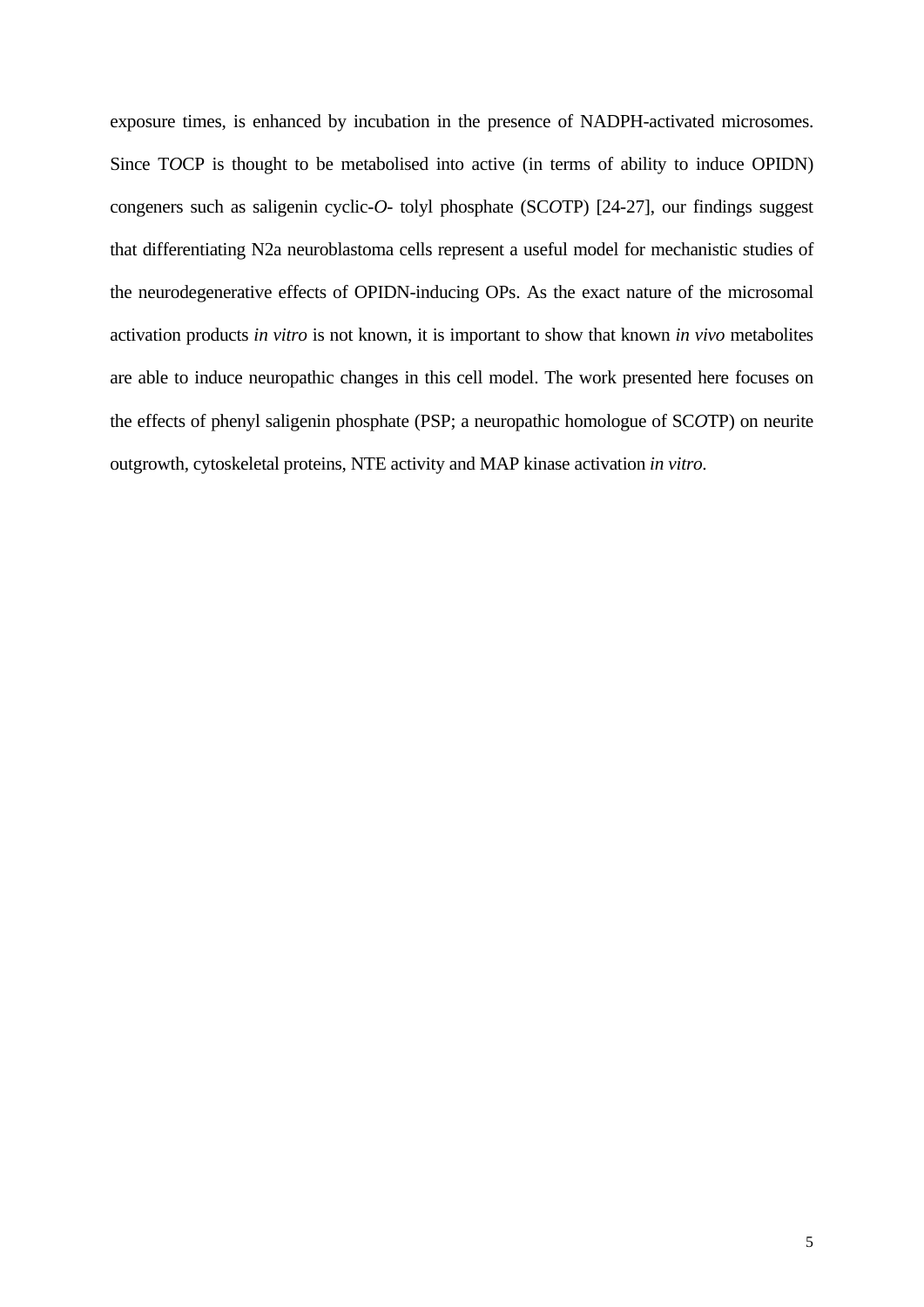## **2. Materials and methods**

### *2.1. Cell lines and reagents*

Mouse N2a neuroblastoma cells were purchased from ICN (Thane, UK). Cell culture plastics were supplied by SLS Laboratory Supplies (Nottingham, UK). Cell culture reagents and monoclonal antibodies against  $\alpha$ -tubulin (clone B512) and NFH (clone N52) were obtained from Sigma-Aldrich Co. Ltd. (Poole, UK). Mouse anti-phospho ERK 1/2 (E-4) and rabbit anti-total ERK 1/2 (K-23) were purchased from Santa Cruz Biotechnology (Santa Cruz, USA). Fluorescein isothiocyanate (FITC)-conjugated and alkaline phosphatase-conjugated rabbit antimouse immunoglobulin and goat anti-rabbit immunoglobulin secondary antibodies were obtained from DakoCytomation (Ely, UK). Monoclonal antibody Ta51 hybridoma culture supernatant [28] was a gift from Dr M. Carden (Biological Laboratory, University of Kent). Phenyl saligenin phosphate (PSP) synthesis was based on the method of SC*O*TP synthesis by Nomeir and Abou-Donia [29] using phenyl phosphorodichloridate in place of *o*-cresyl

phosphorodichloridate. Chemical purity was confirmed by NMR and mass spectrometry.

### *2.2. Maintenance of cultured cells*

The cells were grown in T-25 flasks at 37 °C in a humidified atmosphere of 5%  $CO_2$  - 95% air, in Dulbecco's Modified Eagle's Medium (DMEM) containing 10% fetal bovine serum, 1 mM glutamine, penicillin G (100 units/ml) and streptomycin (100 μg/ml). They were maintained in the logarithmic phase of growth and passaged at 4-5 day intervals.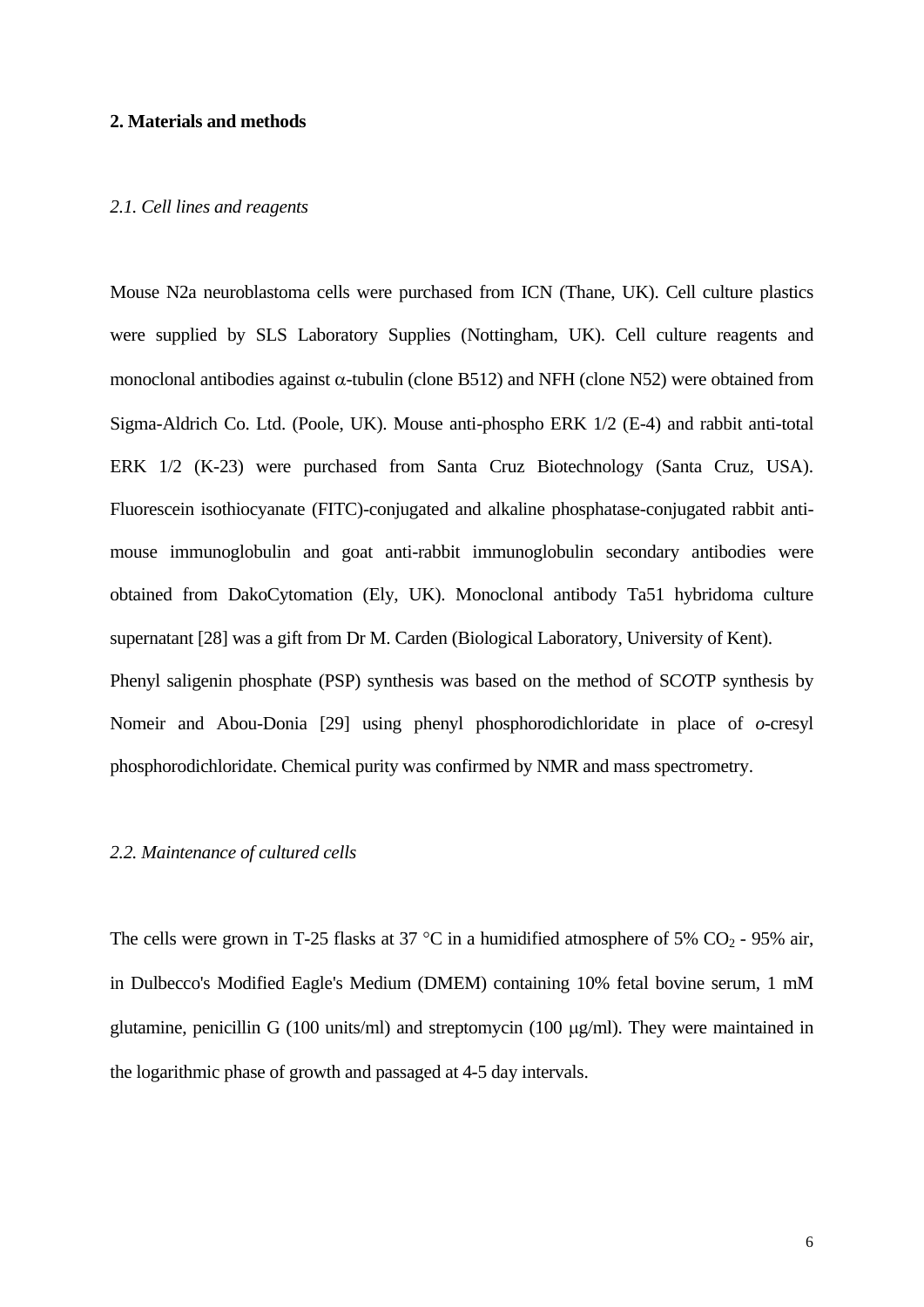#### *2.3. Induction and assessment of N2a cell differentiation*

Cells were taken at 60 - 80 % confluence, seeded in 24-well culture dishes at a density of 50,000 cells/ml in 0.5 ml growth medium, and induced to differentiate by serum withdrawal and the addition of dibutyryl cAMP, as described previously [19,20,30]. They were then incubated for up to 24 h in the presence and absence of PSP to yield various final concentrations, as indicated in Results. Cell growth and viability were assessed under all experimental conditions employed by the reduction of methyl blue tetrazolium using the method of Denizot and Lang [31].

For morphological assessment, at the end of the incubation period the cells were fixed and stained with Coomassie brilliant blue and the outgrowth of axon-like processes was determined using an inverted light microscope, as described previously [19,20,30]. This involved the quantification of axon-like processes, defined according to Keilbaugh et al. [32] as neurites greater than 2 cell body diameters in length. Small extensions were defined as outgrowths between 0.5 and 2 cell body diameters in length and the numbers of cells with round or flattened morphology were also determined.

### *2.4. Western blot analysis*

For immunoblot analysis, N2a cells were induced to differentiate in the presence and absence of PSP as described above, except that they were seeded in to 10 ml of growth medium in T-25 flasks. Cell monolayers were then solubilised by boiling in electrophoresis sample buffer comprising 62.5 mM Tris, 2% w/v sodium dodecyl sulphate (SDS), 10% w/v glycerol, 5% w/v β-mercaptoethanol and 0.002% w/v bromophenol blue or in 0.5% w/v SDS. Protein was estimated on acetone-precipitated cell extracts by the method of Lowry *et al*. [33] with minor modifications, using bovine serum albumin (BSA) as the standard. Equal amounts of cell protein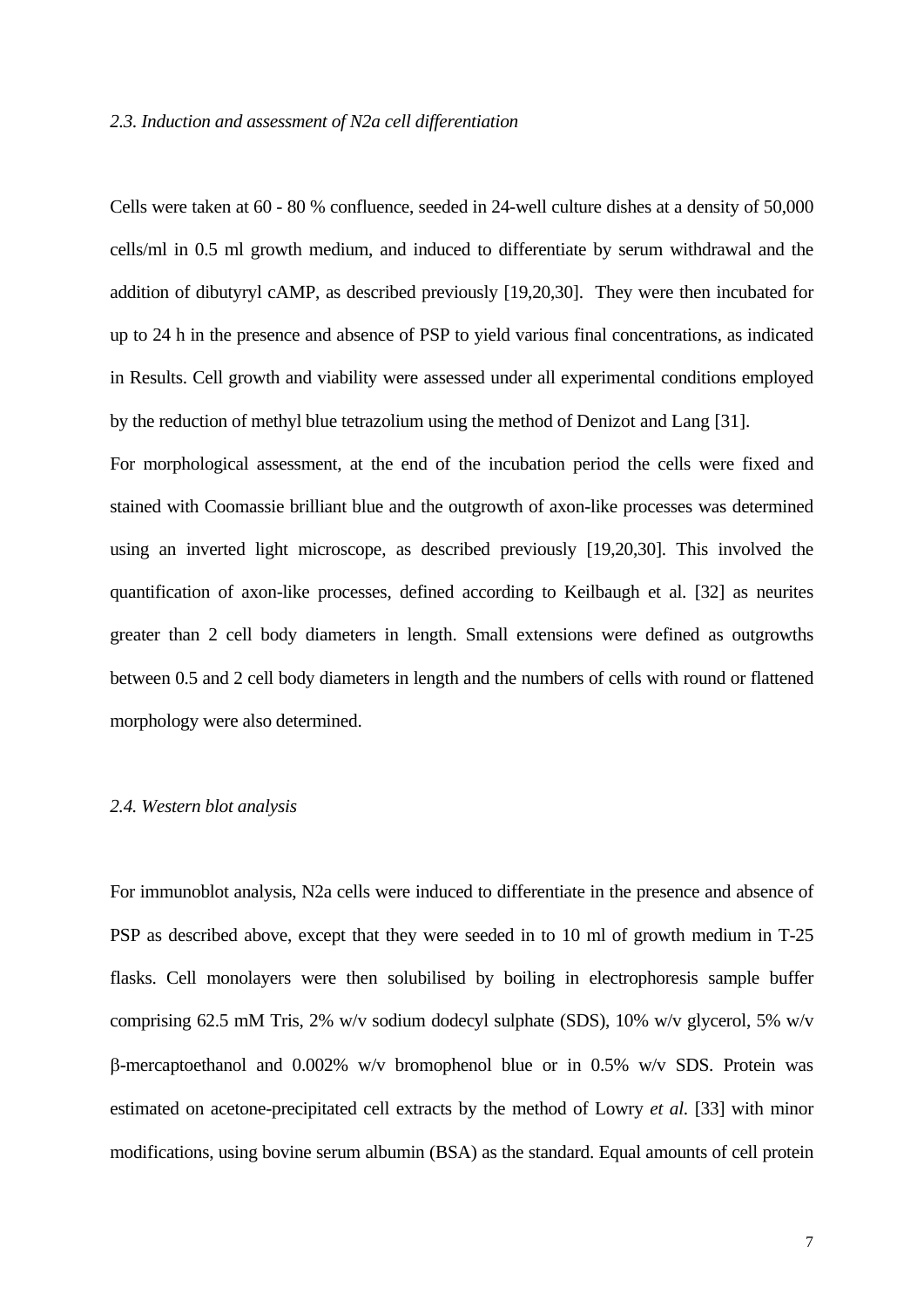were subjected to gel electrophoresis in the presence of SDS (SDS-PAGE) using a 7.5% polyacrylamide resolving gel overlaid with a 4% stacking gel [34].

Separated proteins were then electrophoretically transferred onto nitrocellulose membrane filters [35]. The resultant Western blots were blocked with 3% w/v BSA in Tris-buffered saline (BSA/TBS) and then probed overnight at 4°C with appropriate dilutions of primary antibodies in BSA/TBS [20]. These included mouse monoclonal anti-α-tubulin (B512), mouse monoclonal anti-total neurofilament heavy chain (N52) or rat monoclonal anti-phosphorylated neurofilament heavy chain (Ta51). Alternatively, they were probed with mouse monoclonal antiphosphorylated ERK1/2 MAP kinase (clone E-4) or rabbit polyclonal anti-total ERK 1/2 (K-23). After washing extensively with TBS/Tween-20, blots were probed with appropriate dilutions of secondary antibodies and enzyme substrates, as described previously [20]. Antibody reactivity on developed blots was quantified densitometrically using Quantiscan software (BioSoft) and values expressed as a percentage of their corresponding controls. The phosphorylation status of ERK 1/2 was also determined as the ratio between the levels of reactivity with antiphosphorylated ERK and anti-total ERK compared to controls.

## *2.5. Indirect immunofluorescence staining*

N2a cells were induced to differentiate for 24 h in the presence and absence of 2.5 μM PSP. They were then fixed with methanol and stained with antibodies that recognise total neurofilament heavy chain (NFH) independent of its phosphorylation state (clone N52) or NFH phosphorylated in its KSP domain (clone Ta51) followed by FITC-labelled secondary antibodies, as described previously [19].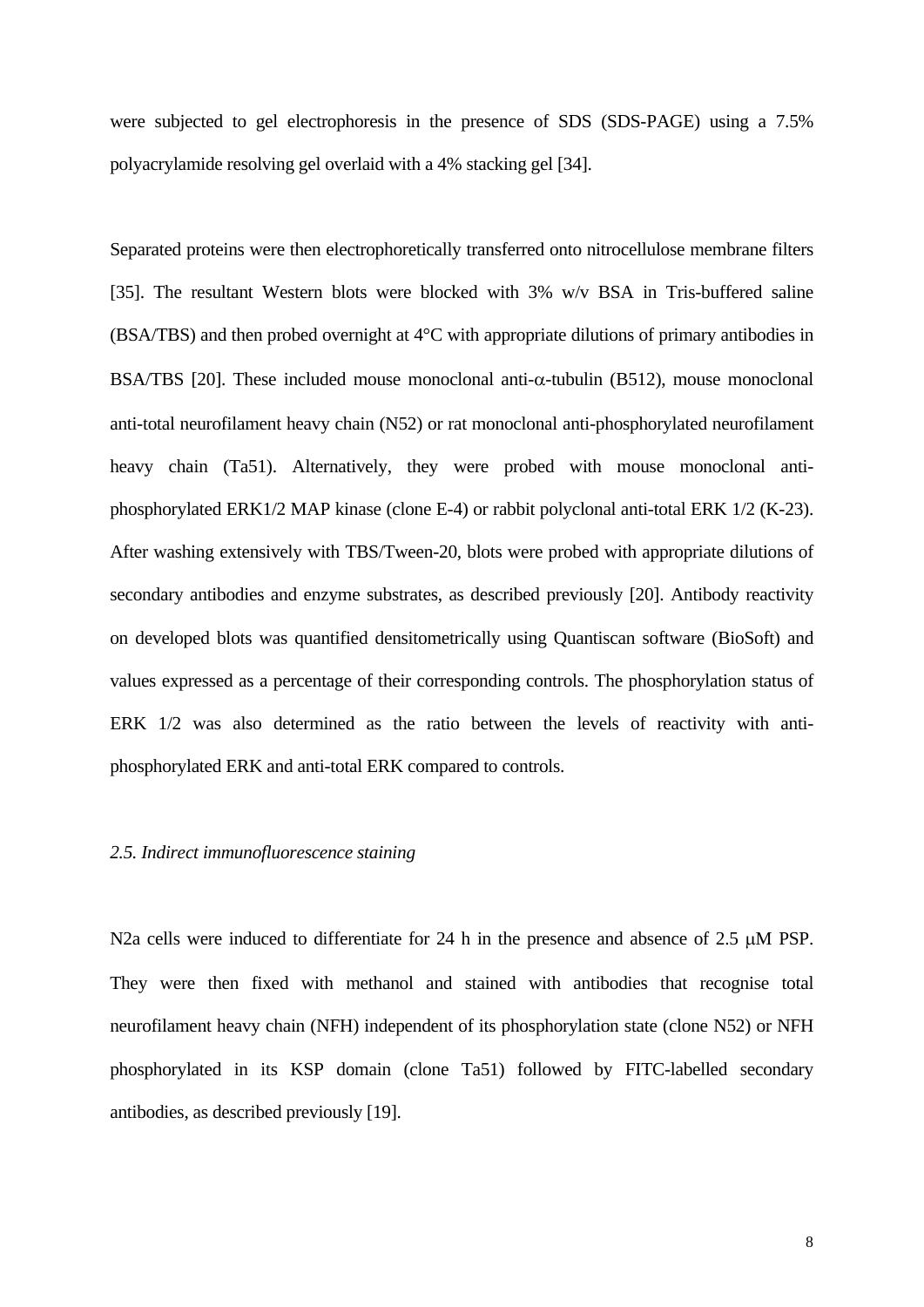#### *2.6. Measurement of neuropathy target esterase activity*

For assays of cellular NTE activity, cells were induced to differentiate as above, except that they were seeded into 40 ml of growth medium in T-75 cell culture flasks. At the end of the incubation period, cells were harvested by centrifugation at 1200 g for 10 min, and then washed by resuspension and recentrifugation in PBS. Pellets were stored at - 20ºC until required. NTE activity was determined in homogenates of control (untreated) and PSP-treated cells by the absorbance difference for phenyl valerate hydrolysis between samples exposed to paraoxon only and those exposed to both paraoxon and mipafox, as previously described [36].

#### *2.7. Statistical analysis*

Unless indicated otherwise, axon outgrowth, NTE activity and densitometric peak areas of bands revealed on probed Western blots of cells/cell extracts following exposure to OPs were expressed as a percentage of control values  $\pm$  S.E.M. When appropriate, the statistical significance of differences from corresponding controls was established using the Mann-Whitney U-test for non-parametric distributions or by ANOVA, with 95% confidence limits.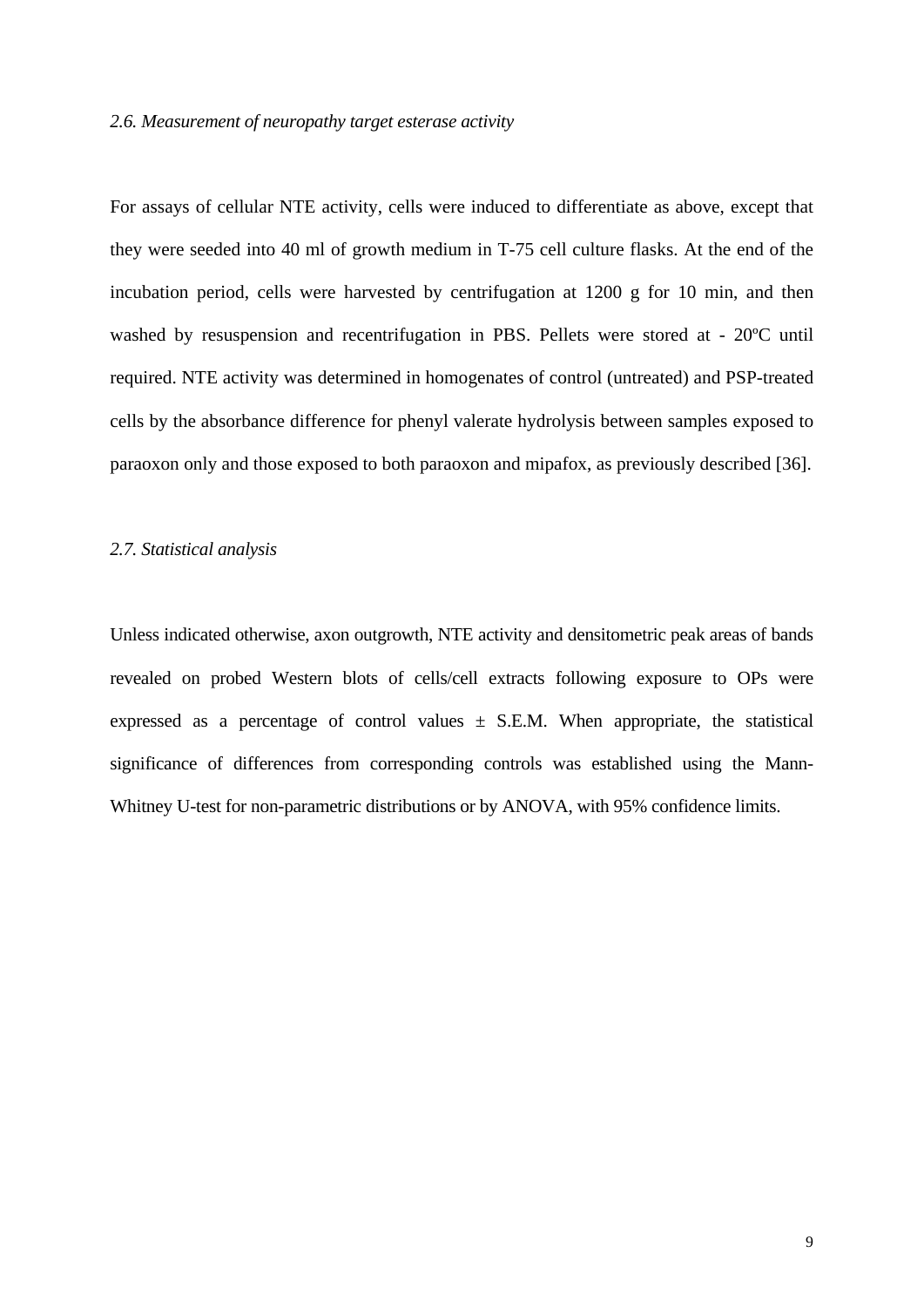## **2**. **Results**

Since our previous work suggested that metabolic activation of T*O*CP could enhance its ability to inhibit the outgrowth of axon-like processes [20], it was of interest to determine the direct effects of active congeners of T*O*CP on neurite outgrowth in the present work. Experiments were therefore carried out with PSP, a structural analogue of SC*O*TP that has the ability to cause OPIDN *in vivo* without the need for metabolic activation [37]. Preliminary work (not shown) indicated that PSP inhibited the outgrowth of axon-like processes at various exposure times between 4 and 48 h, with  $IC_{50}$  values all within the range of 2.2 to 3.0  $\mu$ M. Accordingly, a concentration of 2.5 μM was adopted for subsequent experiments. As indicated in Fig. 1, there was an apparent decrease in the outgrowth of neurites compared to controls in cells induced to differentiate for 4 and 24 h in the presence of 2.5 μM PSP. Similar effects were observed at 8 h and 48 h time points (not shown). Quantitative assessment of cell morphology following treatment with this concentration of PSP confirmed that there was a statistically significant reduction in the outgrowth of axon-like processes compared to controls (Table 1). By contrast, no significant effect was observed on the number of smaller neurites (extensions) or on the proportion of round and flat cell (Table 1).

In order to study the molecular basis of these effects in more detail, Western blots of extracts from cells induced to differentiate in the presence and absence of 2.5 μM PSP were probed with antibodies that recognise key proteins involved in the process of neurite outgrowth. These included antibodies against NFH (clones N52 and Ta51, which recognise total NFH and phosphorylated NFH, respectively),  $\alpha$ -tubulin (clone B512) and MAP kinase (ERK1/2; monoclonal antibody E-4 and polyclonal antibody K-23, which recognise activated and total ERK 1/2, respectively). As shown in Fig. 2 and Table 2, cross-reactivity of an approximately 200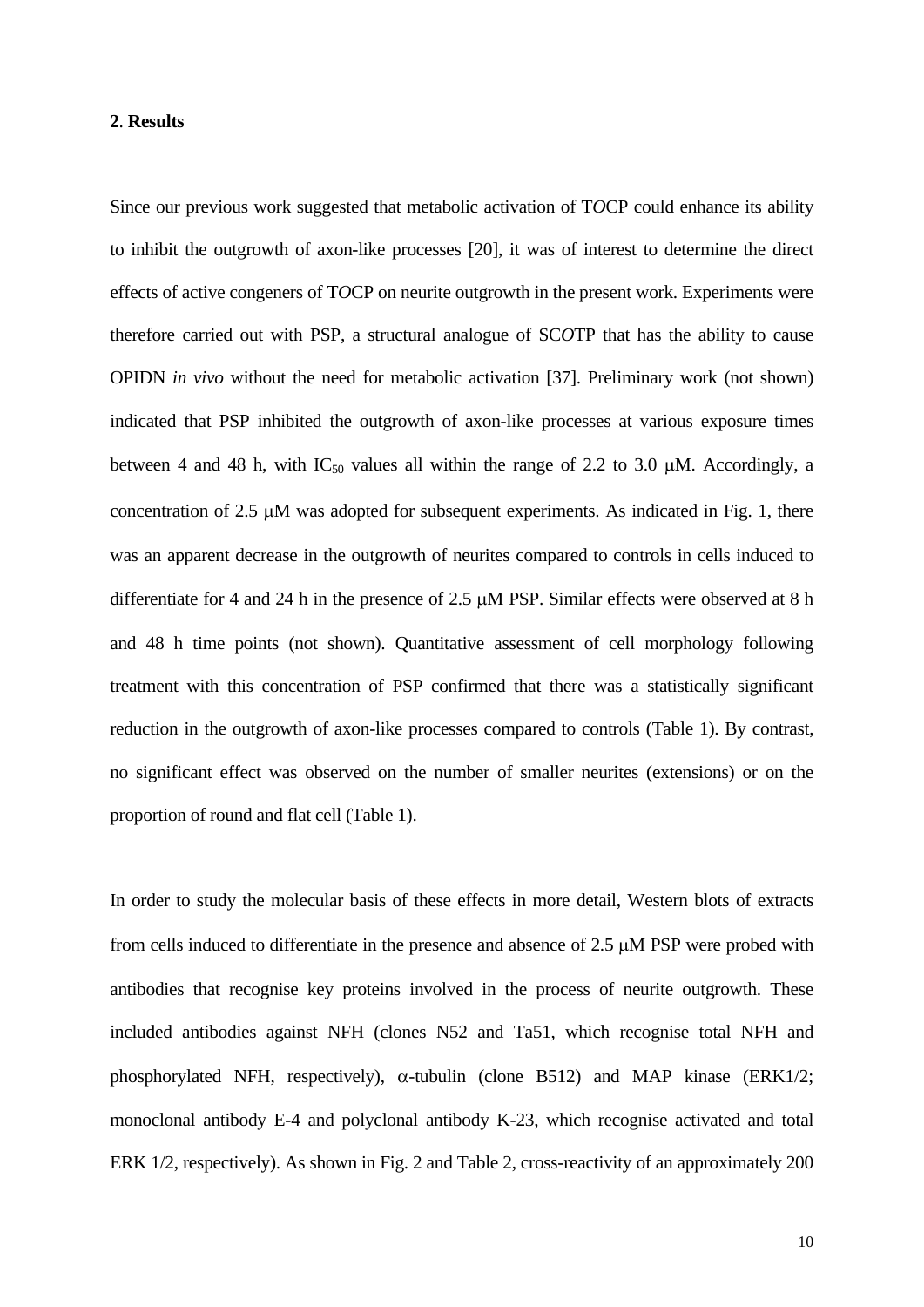kDa polypeptide with N52 (which recognises NFH independently of its phosphorylation state) shows a slight but significant decrease compared to controls at 4 h and after 24 h exposure. By contrast, reactivity with Ta51 (which recognises a phosphorylated epitope in the KSP domain of NFH) was significantly higher than control values at 4 h, followed by a decline compared to control values at 24 h exposure. By contrast, reactivity of cell extracts with monoclonal antitubulin antibody B512 showed no significant difference from controls at either time point.

 In order to determine whether the observed relative increase in reactivity with Ta51 compared to N52 in PSP-treated cell extracts reflected altered activation of MAP kinase (ERK 1/2), of which NFH is a known substrate during neuronal cell differentiation [38,39], blots were also probed with antibodies against activated and total ERK. As shown in Fig. 2 and Table 2, total ERK levels were slightly lower than controls at 4 h exposure but showed no significant change from controls at 24 h. By contrast, reactivity of cell extracts with anti-phospho ERK antibody was 240% of control values at 4 h and 157% of control values at 24 h, corresponding to phosphorylation ratios of 3.6 and 1.6, respectively.

The possibility that the observed change in NFH phosphorylation in PSP-treated cells might cause neurofilament disruption was further investigated by indirect immunofluorescence staining. As shown in Fig. 3, differentiated cells exhibited relatively strong axonal staining (vertical arrows) with both monoclonal antibodies N52 and Ta51. By contrast, PSP-treated cells showed relatively strong aggregate staining (horizontal arrows) in the cell body with both antibodies and staining of axon-like processes was relatively weak.

Since NTE inhibition is thought to be an early lesion occurring within hours of exposure to PSP both *in vivo* and *in vitro*, but its relationship to cytoskeletal changes or cell signalling is not yet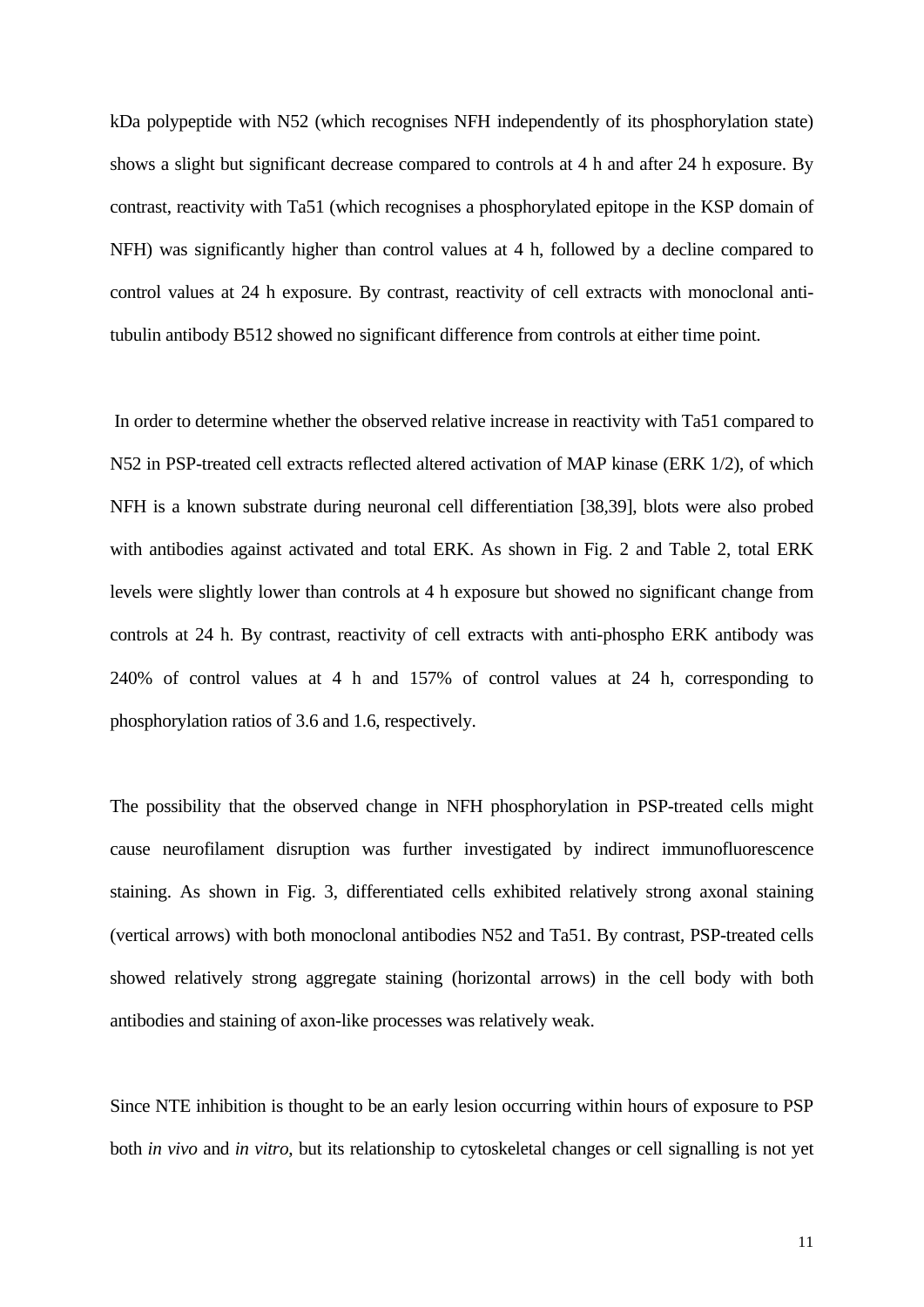known, it was of interest to measure NTE activity at early time points in differentiating N2a cells. Indeed, the activity of NTE in extracts from differentiating N2a cells exposed for 4 h or 8 h to 2.5  $\mu$ M PSP was greatly reduced to 2.6  $\pm$  1.4 % and 6.3  $\pm$  4.5 % of the corresponding control values, respectively (4 independent experiments).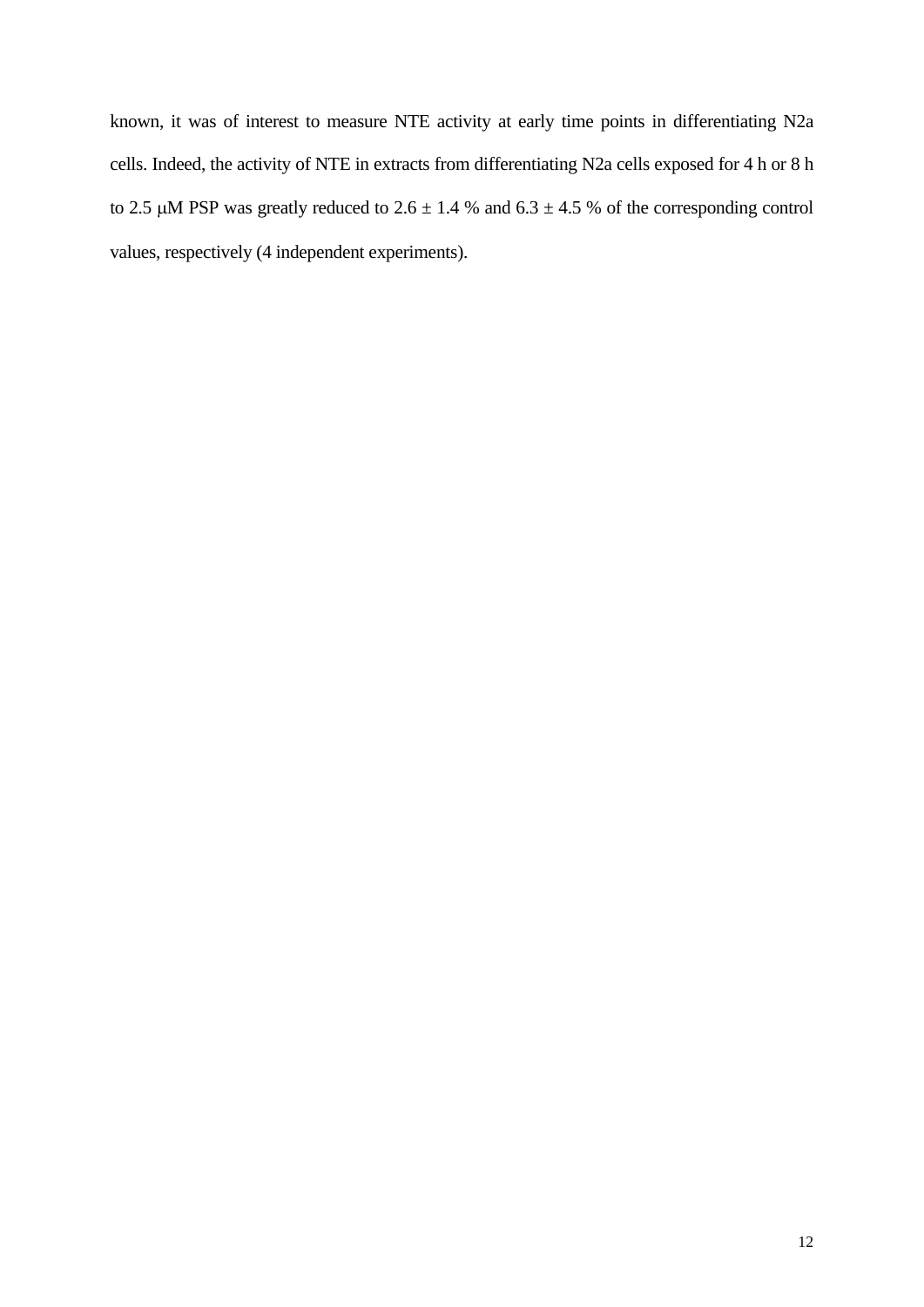## **4. Discussion**

The work presented here shows that PSP is able to inhibit the outgrowth of axon-like processes by differentiating N2a cells with no significant effect on the outgrowth of smaller processes or cell shape. Since PSP is an analogue of one of the main neuropathic metabolites of T*O*CP [37], the observed inhibition of neurite outgrowth is in good agreement with our previous work, in which the neuropathic effect of T*O*CP *in vitro* was enhanced by metabolic activation with NADPH activated rat liver microsomes [20]. It is also consistent with the findings from *in vivo* studies of the pathogenesis of OPIDN, in which PSP and other metabolites of T*O*CP are more effective than T*O*CP in the induction of OPIDN [1,2,20,21,23,32]. The fact that the longer (i.e. "axon-like") processes are more sensitive to PSP treatment *in vitro* agrees with previous studies using TCP (mixed isomers) and T*O*CP, in which the outgrowth of smaller processes was also unaffected [19,20]. These observations are also consistent with the finding that axons of longer neurons tend to be more vulnerable to neuropathic OPs *in vivo* [1].

Interestingly, the observation of decreased reactivity of PSP-treated cell extracts with N52 is in agreement with our previous findings for T*O*CP [20]. The fact that it is also in agreement with a more recent *in vivo* study using sciatic nerves of hens treated with T*O*CP [40] indicates that this cellular model is capable of predicting the pattern of *in vivo* delayed toxicity of OPs. Since the epitope recognised by N52 is independent of its phosphorylation state, this suggests that there may be a decrease in the levels of NFH at this time point. This could be attributed to increased degradation of NFH by proteases such as cathepsin D or calpain [41,42]. Indeed, activation of calpain has been shown to occur in response to OP treatment *in vivo* [11]. Alternatively, the reduced reactivity could be caused by decreased synthesis of NFH. In this respect, it has been shown that the OP pesticide chlorpyrifos is able to reduce the levels of DNA and protein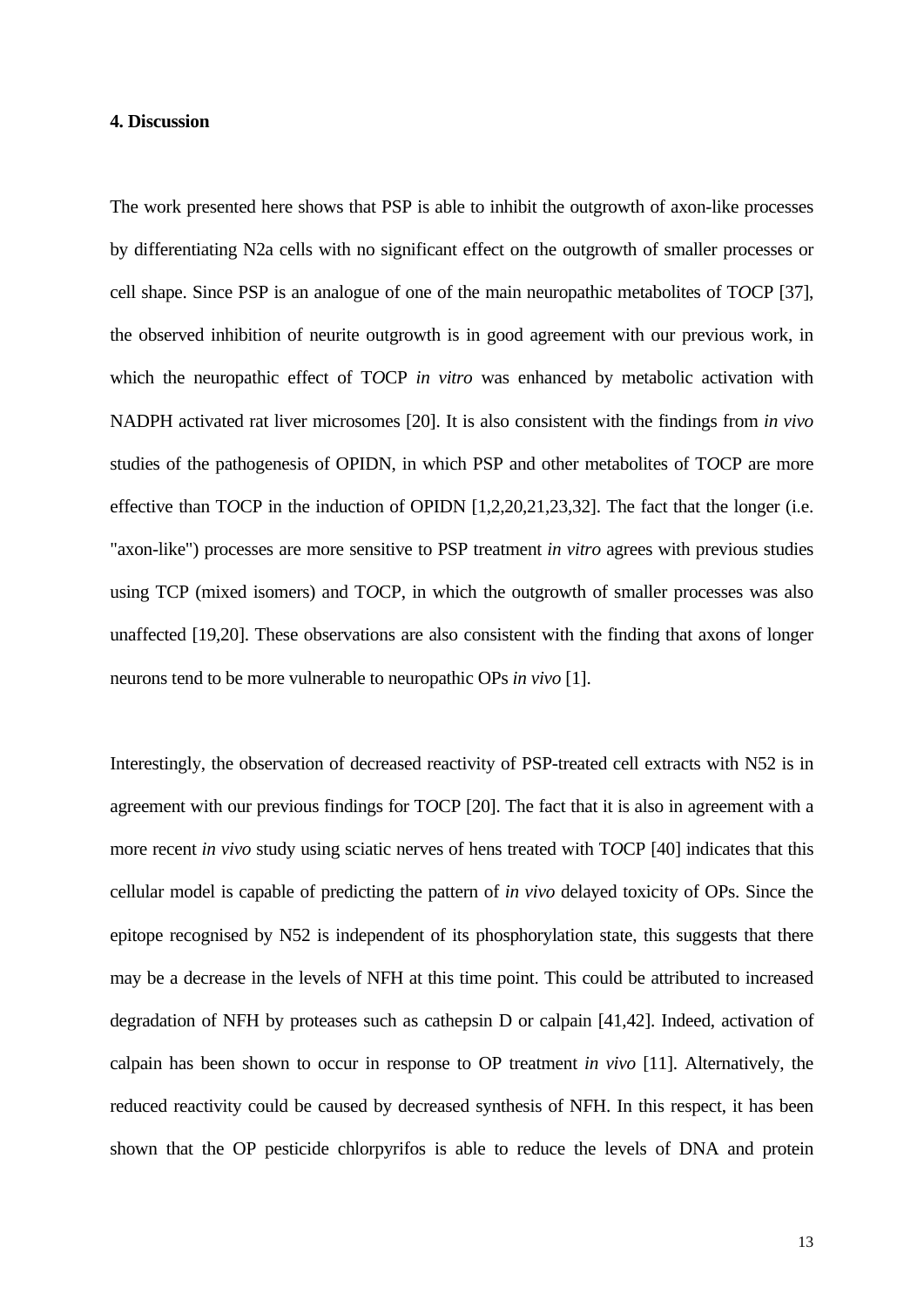synthesis *in vivo* [43]. However, the OP compound diisopropyl phosphorofluoridate (DFP) causes an increase in levels of neurofilament mRNA [44], suggesting that some OPs are able to induce expression of NFH, although the levels of protein were not measured in that work. It may therefore be that structurally different groups of OPs are able to inhibit neurite outgrowth through a variety of mechanisms.

Quantitative analysis of Western blots probed with Ta51, indicated that PSP induced a significant increase in reactivity concomitant with reduced levels of N52 reactivity (total NFH) at the 4-hour time point. Since Ta51 recognises NFH in a phosphorylation- dependent manner and the binding of N52 is independent of phosphorylation state, this result indicates an increase in the phosphorylation state of NFH at this time point. The subsequent decrease in Ta51 reactivity following 24 h exposure suggests that the increase in NFH phosphorylation at 4 h is transient. Furthermore, the levels of reactivity at 24 h exposure are similar to those found in T*O*CP-treated cells [20] indicating that sustained inhibition of neurite outgrowth is associated with reduced levels of NFH.

The fact that PSP but not T*O*CP, TCP or T*P*CP causes a transient increase in NFH phosphorylation suggests that PSP may have some distinct molecular targets compared to the other compounds and that increased NFH phosphorylation may require metabolic activation of T*O*CP. As mentioned in our previous work, smaller increases in the phosphorylation state of NFH may be masked by proteolytic degradation. Interestingly, Suwita *et al*. [10] demonstrated an increased level of *in vitro*  $Ca^{2+}/cal$ calmodulin activated protein kinase-dependent phosphorylation of NFH in spinal cord neurofilaments isolated from T*O*CP-treated hens, suggesting that altered phosphorylation of NFH and other cytoskeletal proteins was an early event in the pathogenesis of OPIDN. This suggests that increased phosphorylation of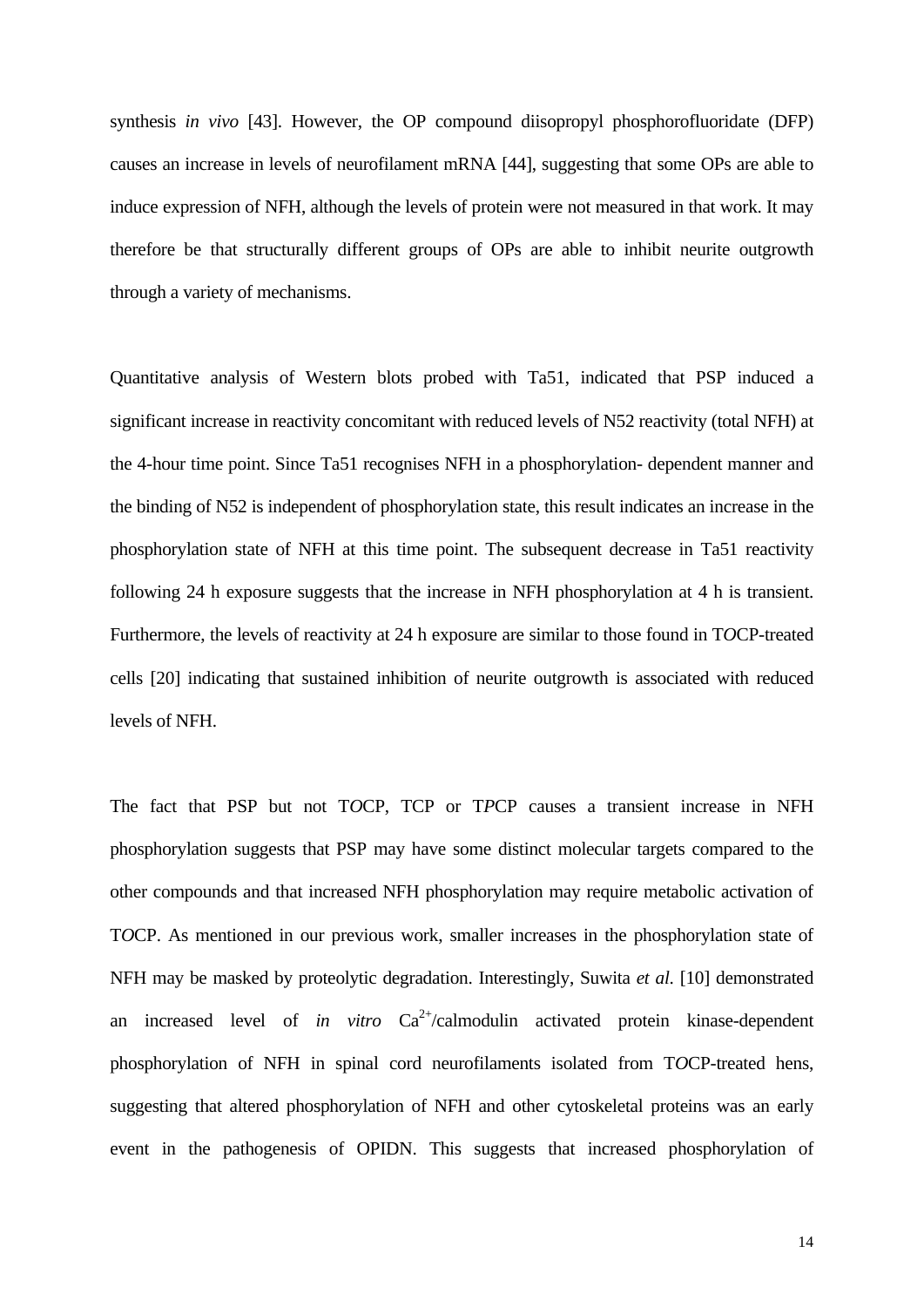cytoskeletal proteins is a key early event following exposure to T*O*CP and, presumably, its activated metabolites *in vivo*. However, work by Jortner et al. [9] suggested that reactivity of the phosphorylated NFH specific antibody SMI31 with PSP-treated hen spinal cord neurofilaments was lower than controls between 4 days exposure and the onset of clinical OPIDN. This suggests that, if it occurs *in vivo*, the OP-induced increase in phosphorylation of NFH observed by Suwita et al. [10] is not sustained for more than a few days.

The changes in NFH phosphorylation suggested that disruption of cell signalling pathways might occur following exposure to PSP. It was of particular interest to study the effects of this OP on the activation of the MAP kinase ERK 1/2, since this protein kinase is a convergence point of cell signalling events involved in neurite outgrowth and it is known to phosphorylate NFH [38,39]. The increase in reactivity of anti-activated (phosphorylated) ERK but not anti-total ERK antibody with cell extracts following 4 h exposure to PSP suggests that PSP treatment leads to increased ERK activation, which may account for the increased level of NFH phosphorylation at this time point. Reactivity with probed blots of extracts exposed to PSP for 24 h indicates a smaller increase in activation over control levels at this time point than at 4 h, possibly due to phosphatase activity or negative feedback phosphorylation of MAP kinase kinases such as MEK [45]. Thus, it may be that the decreased levels of NFH phosphorylation at 24 h occurs as a combination of both down regulation of ERK activation and the proteolytic degradation suggested earlier.

A recognised early target for OPIDN-inducing OPs is NTE, although a link between NTE inhibition and cytoskeletal disruption had not been previously established in the differentiating N2a model. The almost complete loss of NTE activity observed at the 4 h time point in PSPtreated differentiating N2a cells (Table 3) is similar to that observed by Ehrich *et al*. [46] who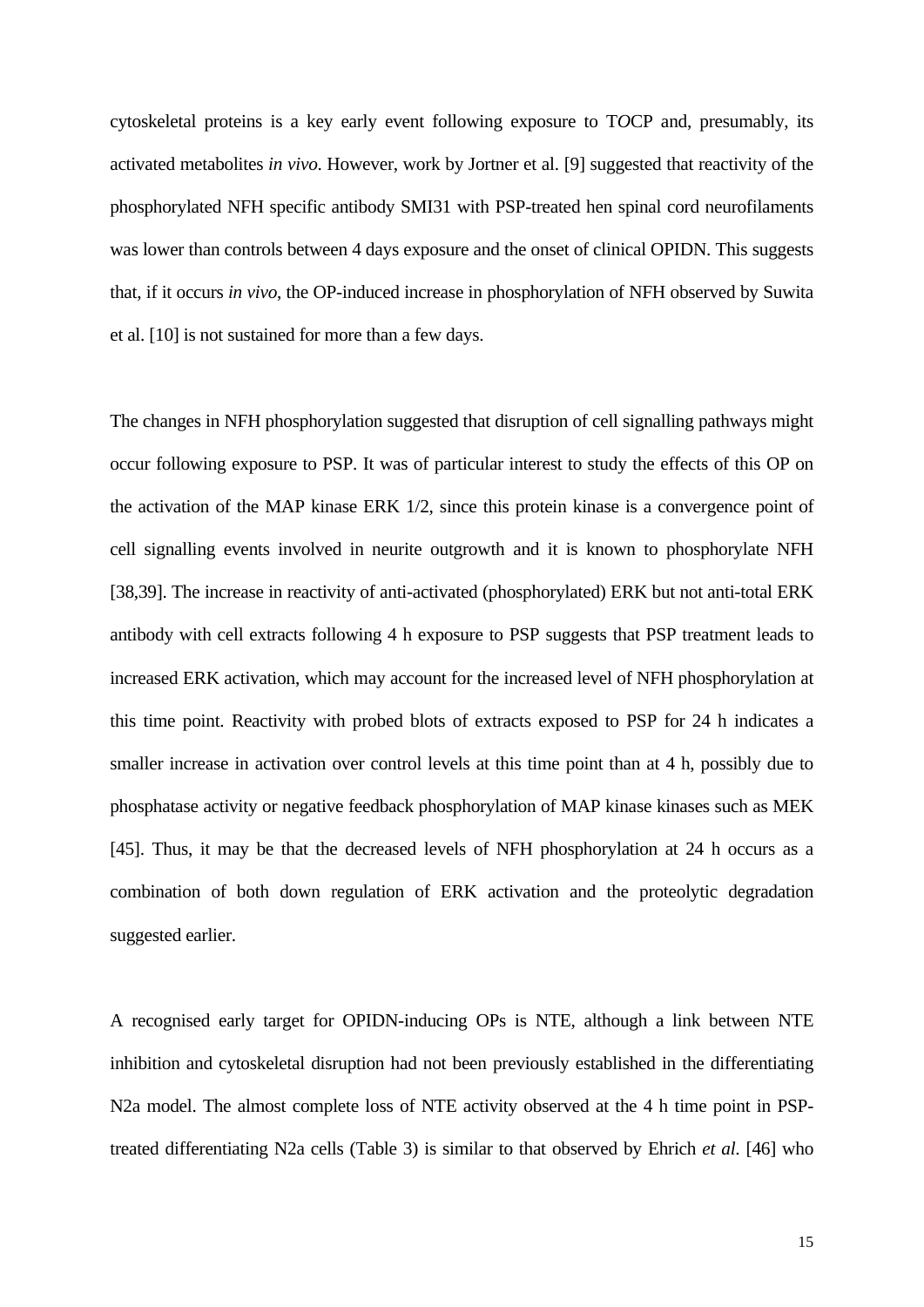used mitotic human neuroblastoma cells treated with 10 μM PSP. This result confirms that NTE inhibition is another key early event following exposure of differentiating N2a cells to PSP. The precise way in which NTE inhibition and ageing are related to the observed changes in MAP kinase activation and NFH levels and phosphorylation is not yet known. It has been suggested that endoplasmic reticulum-associated NTE may have the ability to hydrolyse lipids or act as an ion channel [47,48]. It may therefore be that the disruption of these properties is involved in the response to OP exposure in this cellular system.

In conclusion, the work presented in this paper shows that exposure of differentiating

N2a cells to PSP causes selective inhibition of the outgrowth of axon-like processes. This is the first demonstration that inhibition of neurite outgrowth in a differentiating neuronal cell system is associated with reduced NTE activity (i.e. a proposed early molecular target of OPs *in vivo*). In addition, it is the first report of transiently enhanced phosphorylation of KSP domains on NFH and increased MAP kinase activation *in situ*. Further work on differentiating N2a cells will help to unravel the critical early molecular events following intoxication with neuropathic OP compounds.

**Acknowledgements**: The authors would like to thank Mr Michael Wood for technical assistance. The early stages of the work were funded by the Wellcome Trust (grant no. 044388). M.B. received a grant from the European Social Fund.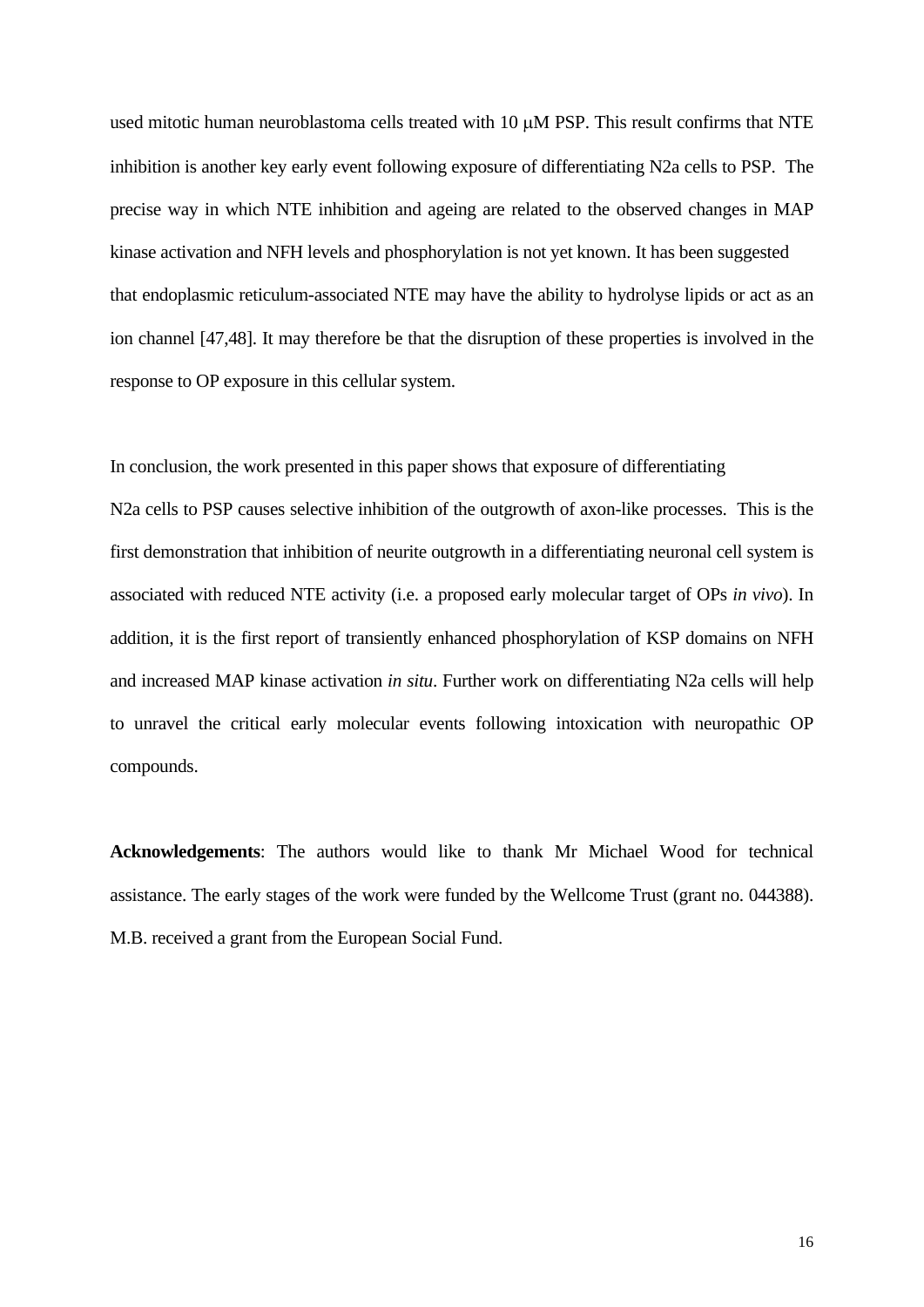### **References**

[1] Abou-Donia MB, Lapadula DM. (1990) Mechanisms of organophosphorus ester-induced delayed neurotoxicity: Type I and Type II. Ann Rev Pharmacol Toxicol 1990; 30: 405-40.

[2] Chambers H. Organophosphate compounds: an overview. In: Organophosphates: Chemistry, fate and effects. New York: Academic Press, 1992. p. 3-17.

[3] Hatch RC. Poisons causing nervous stimulation or depression. In: Booth NH and McDonald L E, editors. Veterinary Pharmacology and Therapeutics. Ames: Iowa State University Press, 1988. p. 1053-100.

[4] Johnson MK. Organophosphorous esters causing delayed neurotoxic effects. Mechanism of action and structure/activity studies. Arch Toxicol 1975; 34: 259-88.

[5] Johnson MK. Organophosphates and delayed neuropathy - Is NTE alive and well? Toxicol Appl Pharmacol 1990; 102: 385-9.

[6] Rosenstock L, Keifer M, Daniell WE, McConnell R, Claypoole K., The Pesticide Health Effects Study Group. Chronic central nervous system effects of acute organophosphate pesticide intoxication. Lancet 1991; 338: 223-7.

[7] Abou-Donia MB. The cytoskeleton as a target for organophosphorus ester- induced delayed neurotoxicity (OPIDN). Chem Biol Interactions 1993; 87: 383-93.

[8] Jensen KF, Lapadula DM, Knoth Anderson J, Haykal-Coates N. Anomalous phosphorylated neurofilament aggregations in central and peripheral axons of hens treated with tri-*ortho*-cresyl phosphate (TOCP). J Neurosci Res 1992; 33: 455-60.

[9] Jortner BS, Perkins SK, Ehrich M. Immunohistochemical study of phosphorylated neurofilaments during the evolution of organophosphorus ester-induced delayed neuropathy. NeuroToxicology 1999; 20: 971-6.

[10] Suwita E, Lapadula DM, Abou-Donia MB. Calcium and calmodulin enhanced *in vitro* phosphorylation of hen brain cold stable microtubules and spinal cord neurofilament proteins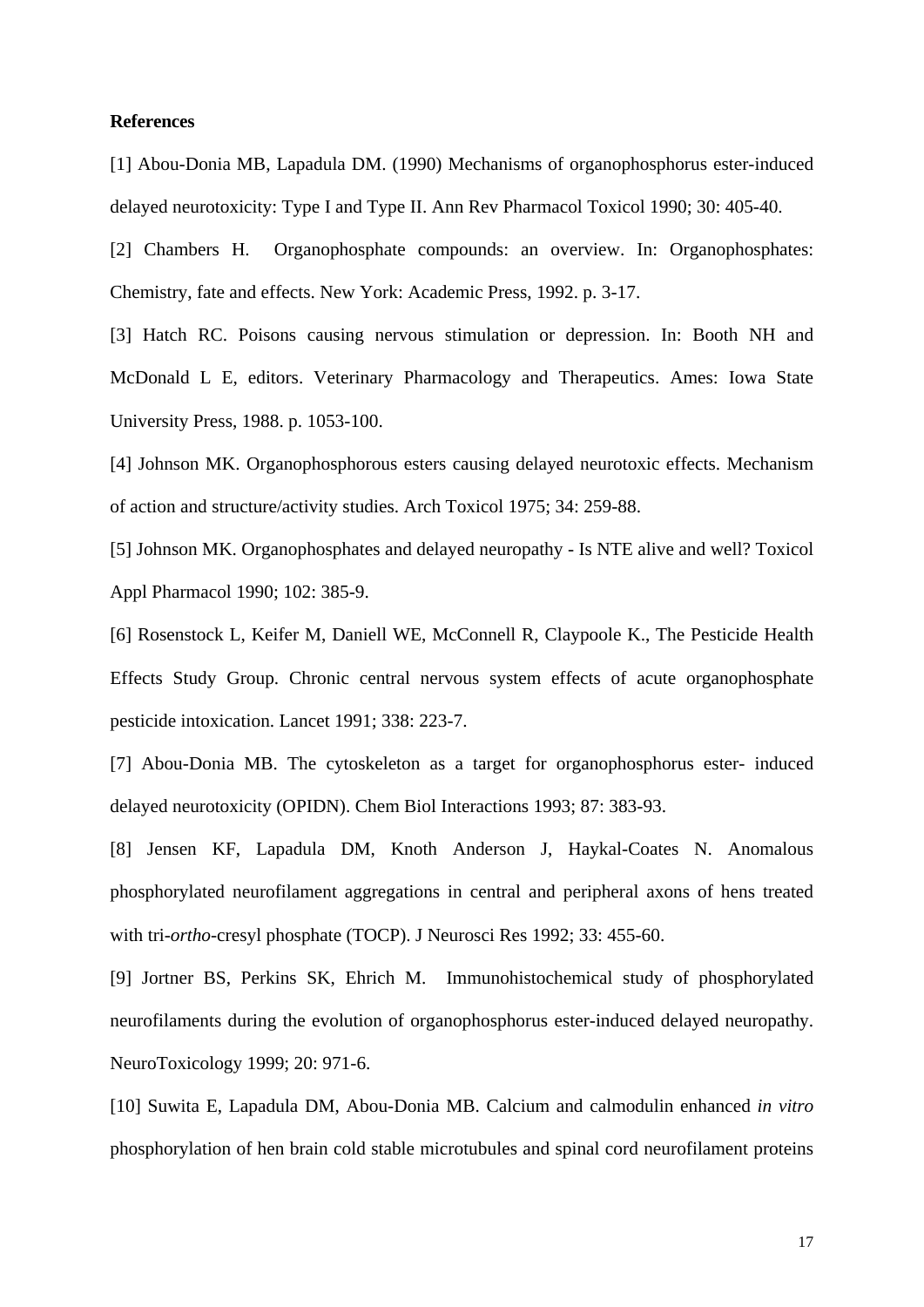following a single oral dose of tri-*o*-cresyl phosphate. Proc Natl Acad Sci USA 1986; 83: 6174-8.

[11] El-Fawal HA, Ehrich MF. Calpain activity in organophosphorus-induced delayed neuropathy (OPIDN): Effects of a phenylalkylamine calcium channel blocker. Ann NY Acad Sci 1993; 679: 325-9.

[12] Glynn P. Neuropathy target esterase. Biochem J 1999; 344: 625-31.

[13] Glynn P. Neural development and neurodegeneration: two faces of Neuropathy Target Esterase. Progress in Neurobiology 2000; 61: 61-74.

[14] Veronesi B, Ehrich M, Blusztajn JK, Oortgiesen M, Durham H. Cell culture models of interspecies selectivity to organophosphorus insecticides. NeuroToxicology 1997; 18: 283-98. [15] Barber D, Correll L, Ehrich M. Comparative effectiveness of organophosphorus

protoxicant activating systems in neuroblastoma cells and brain homogenates.

J Toxicol Env Health 1999; 57: 63-74.

[16] Barber D, Correll L, Ehrich M. Comparison of two in vitro activation systems for protoxicant organophosphorus esterase inhibitors. Toxicol Sci 1999; 47: 16-22.

[17] Nostrandt AC, Ehrich M. Development of a model cell culture system in which to study early effects of neuropathy-inducing organophosphate esters. Toxicol Lett 1992; 60: 107-14.

[18] Nostrandt AC, Ehrich M. Modification of mipafox-induced inhibition of neuropathy target esterase in neuroblastoma cells of human origin. Toxicol Appl Pharmacol 1993; 121: 36-42.

[19] Flaskos J, McLean WG, Fowler MJ, Hargreaves AJ. Tricresyl phosphate inhibits the formation of axon-like processes and disrupts neurofilaments in cultured mouse N2a and rat PC12 cells. Neurosci Lett 1998; 242: 101-4.

[20] Fowler MJ, Flaskos J, Mc Lean W, Hargreaves AJ Effects of neuropathic and nonneuropathic isomers of tricresyl phosphate and their microsomal activation on the production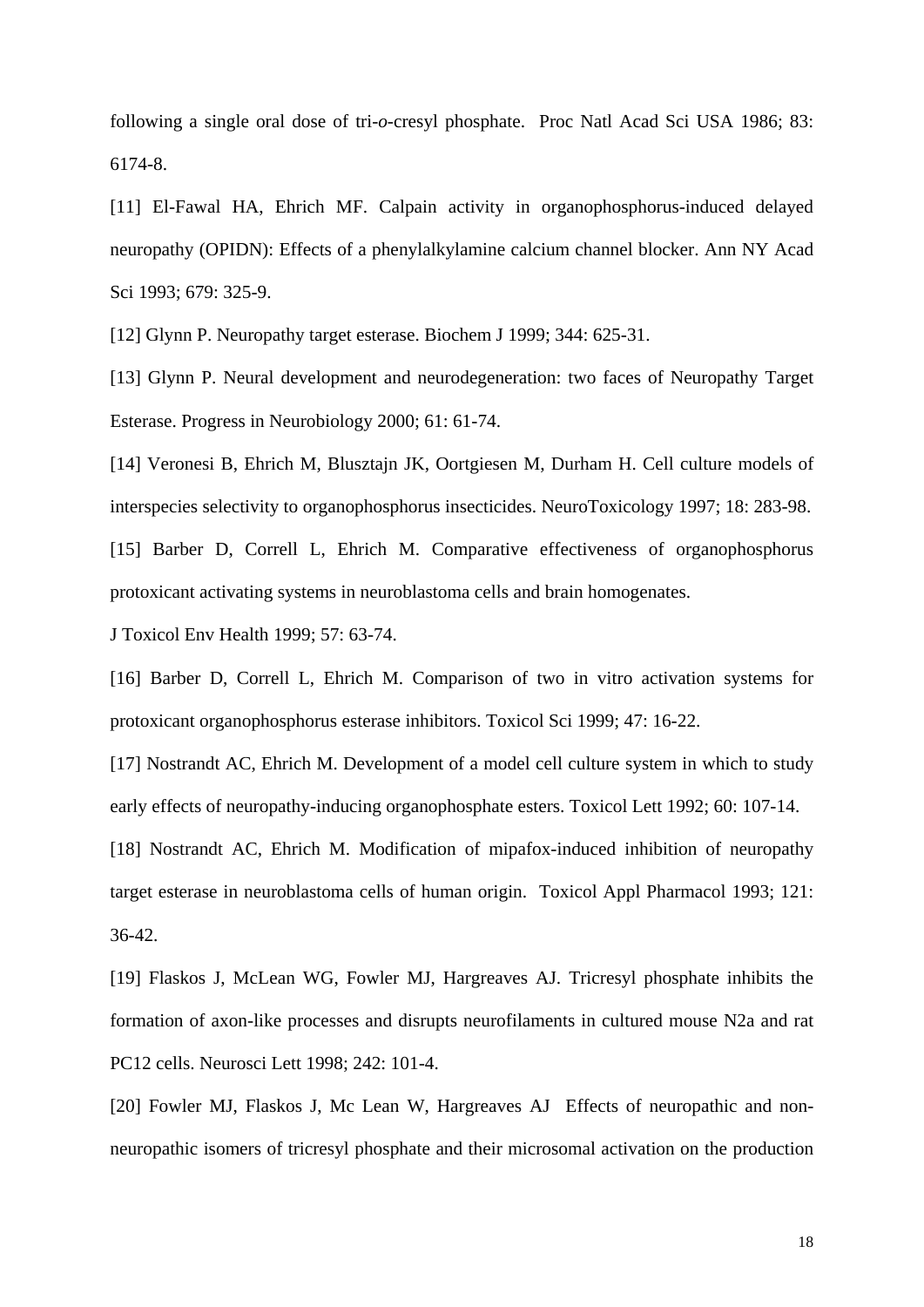of axon-like processes by differentiating mouse N2a neuroblastoma cells. J Neurochem 2001; 76: 671-8.

[21] Henschler D, Schmuck G, Van Aerssen M, Schiffmann D. The inhibitory effect of neuropathic organophosphate esters on neurite outgrowth in cell cultures: A basis for screening for delayed neurotoxicity. Toxicol. In Vitro 1992; 6: 327-35.

[22] Li W, Casida JE. Organophosphorus neuropathy target esterase inhibitors selectively block outgrowth of neurite-like and cell processes in cultured cells. Toxicol Lett 1998; 98: 139-46.

[23] Schmuck G, Ahr HJ. Improved *in vitro* method for screening organophosphate-induced delayed polyneuropathy. Toxicol In Vitro 1997; 11: 263-70.

[24] Casida JE, Eto M, Baron BL. Biological activity of triorthocresyl phosphate metabolite. Nature 1961; 191: 1396.

[25] Eto M, Casida JE, Eto T. Hydroxylation and cyclization reactions involved in the metabolism of tri-o-cresyl phosphate. Biochem Pharmacol 1962; 11: 337-52.

[26] Nomeir AA, Abou-Donia MB. Studies on the metabolism of the neurotoxic tri-o-cresyl phosphate. Synthesis and identification by infrared, proton nuclear magnetic resonance and mass spectrometry of five of its metabolites. Toxicology 1986; 38: 1-13.

[27] Sharma RP, Watanabe PG. Time related disposition of tri*ortho*tolyl phosphate (T*O*TP) and metabolites in chickens. Pharmacol Res Commun 1974; 6: 475- 84.

[28] Lee VMY, Otvos L Jr, Carden MJ, Hollosi M, Dietzchold B, Lazzarini RA. Identification of the major multiphosphorylation site in mammalian neurofilaments. Proc Natl Acad Sci USA 1988; 85: 1998-2002.

[29] Nomeir AA, Abou-Donia MB. Studies on the metabolism of the neurotoxic tri-*o*-cresyl phosphate. Synthesis and identification by infrared, proton nuclear magnetic resonance and mass spectrometry of five of its metabolites. Toxicology 1986; 38; 1-13.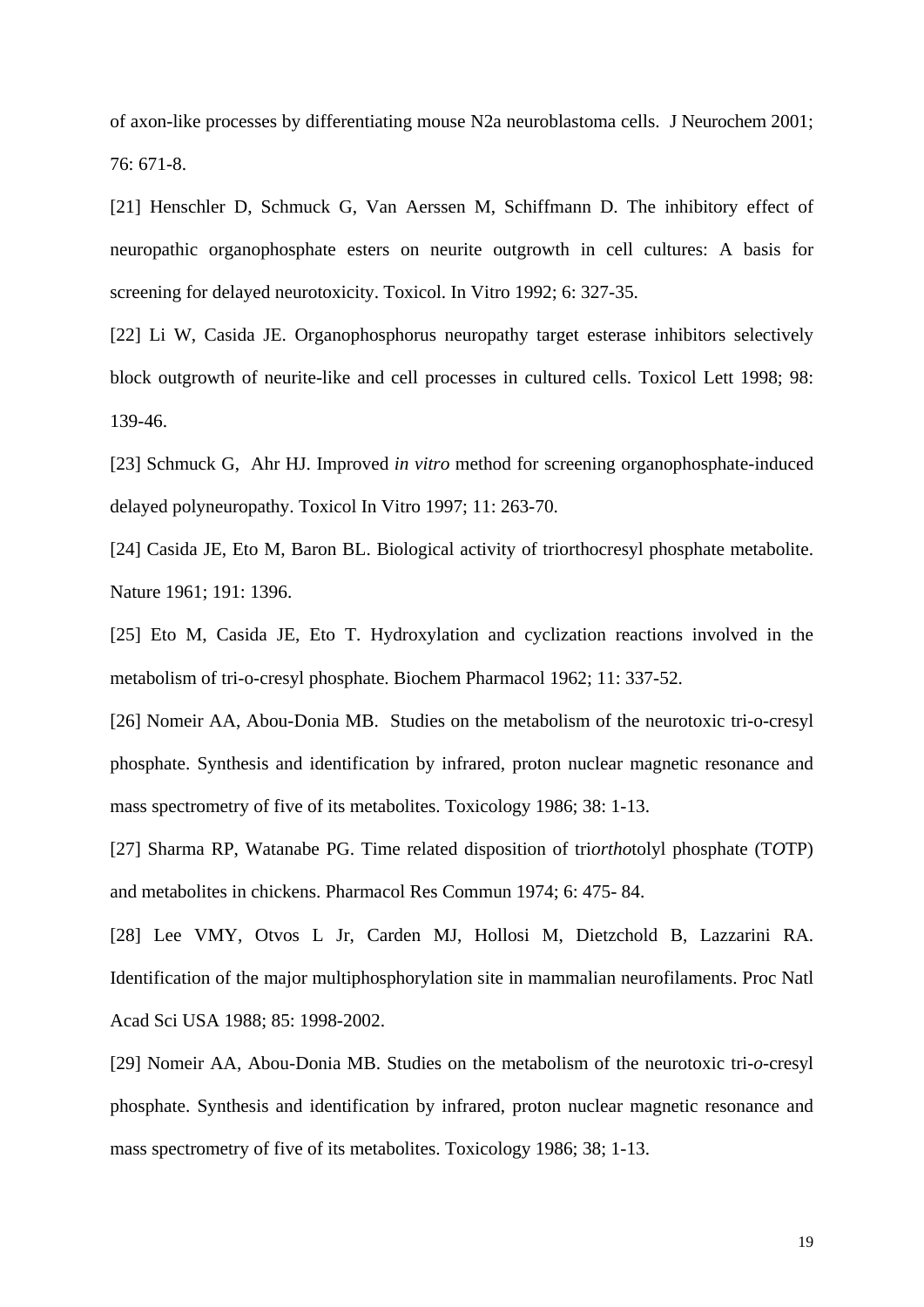[30] Flaskos J, Fowler MJ, Teurtrie C, Hargreaves AJ. Effects of carbaryl and trichlorfon on axon outgrowth in cultured neurons. Toxicol Lett 1999; 110 (1): 79-84.

[31] Denizot F, Lang R. Rapid colorimetric assay for cell growth and survival - Modification to the tetrazolium dye procedure giving improved sensitivity and reliability. J Immunol Methods 1986; 89: 271-7.

[32] Keilbaugh SA, Prussoff WH, Simpson MV. The PC12 cell as a model for studies on the mechanism of induction of peripheral neuropathy by anti-HIV-1 dideoxynucleoside analogs. Biochem Pharmacol 1991; 42: R5-8.

[33] Lowry OH, Rosebrough NJ, Farr AL, Randall R. Protein measurement with the Folin phenol reagent. J Biol Chem 1951; 193: 265-75.

[34] Laemmli UK. Cleavage of structural proteins during the assembly of the head of bacteriophage  $T_4$ . Nature 1970; 227: 680-5.

[35] Towbin S, Staehelin T, Gordon J. Electrophoretic transfer of proteins from polyacrylamide gels to nitrocellulose sheets: Procedure and some applications. Proc Natl Acad Sci USA 1979; 76: 4350-4.

[36] Johnson MK. Improved assay of neurotoxic esterase for screening organophosphates for delayed neurotoxicity potential. Arch Toxicol 1977; 37: 113-5.

[37] Jortner BS, Ehrich M. Neuropathological effects of phenyl saligenin phosphate in chickens. NeuroToxicology 1987; 8: 303-14.

[38] Perron JC, Bixby JL. Distinct neurite outgrowth signalling pathways converge on ERK activation. Mol Cell Neurosci 1999; 13: 362-78.

[39] Veeranna, Amin ND, Ahn NG, Jaffe H, Winters CJ, Grant P, Pant HC. Mitogen-activated protein kinases (ERK 1/2) phosphorylate Lys-Ser-Pro (KSP) repeats in neurofilament proteins NFH and NFM. J Neurosci 1998; 18: 4008-21.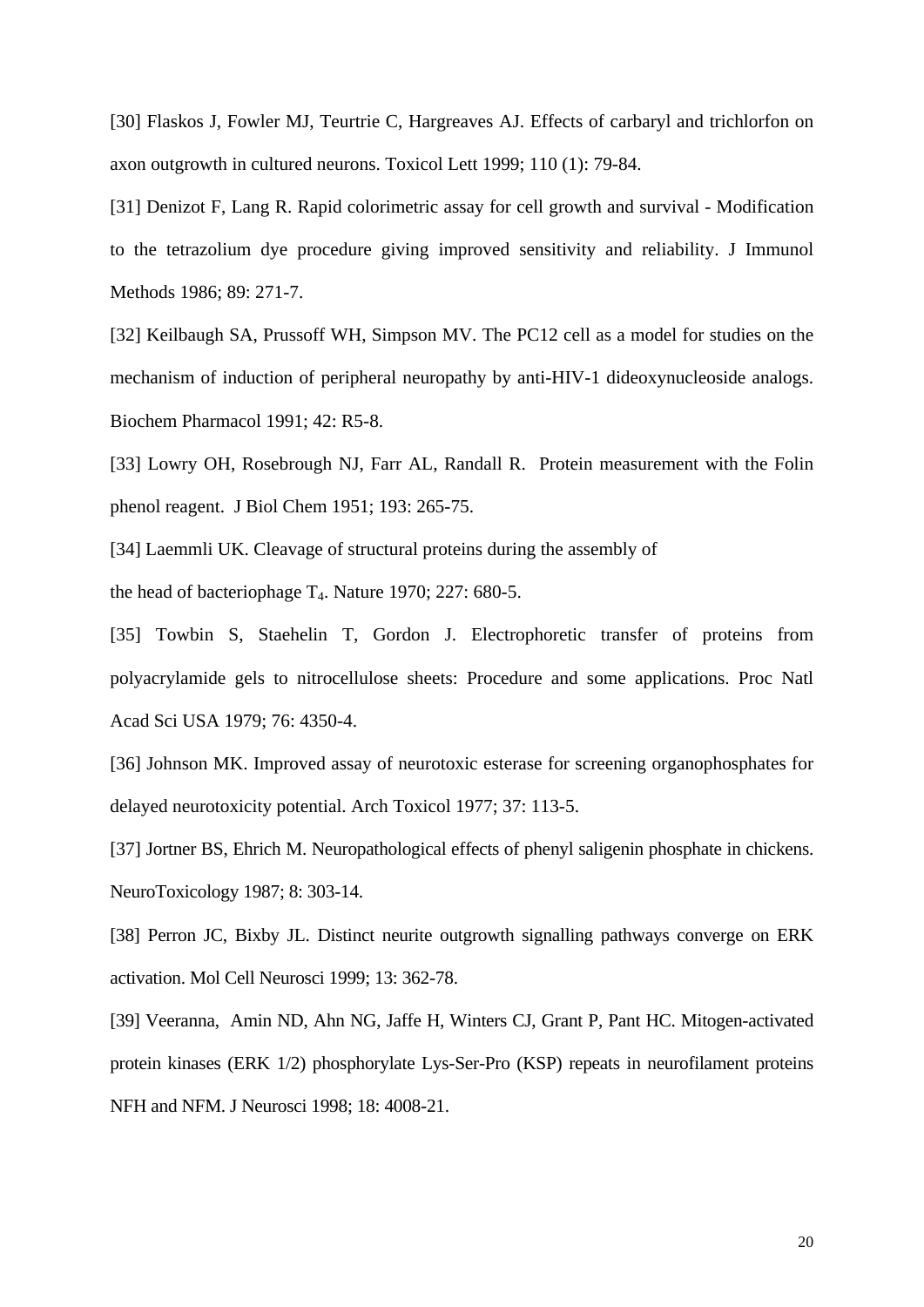[40] Zhao XL, Zhu ZP, Zhang TL, Zhang CL, Yu LH, Xie KQ. Tri-*ortho*-cresyl phosphate (T*O*CP) decreases the levels of cytoskeletal proteins in hen sciatic nerve. Toxicol Lett 2004; 152: 139-47.

[41] James T, Matzelle D, Bartus R, Hogan EL, Banik NL. New inhibitors of calpain prevent degradation of cytoskeletal and myelin proteins in spinal cord in vitro.

J Neurosci Res 1998; 51: 218-22.

[42] Nixon RA, Marotta CA. (1984) Degradation of neurofilament proteins by purified human brain cathepsin D. J Neurochem 1984; 43: 507-16.

[43] Song X, Violin JD, Seidler FJ, Slotkin TA. Modeling the developmental neurotoxicity of chlorpyrifos: Macromolecule synthesis in PC12 cells. Toxicol Appl Pharmacol 1998; 151: 182-91.

[44] Gupta RP, Lin WW, Abou-Donia MB. Enhanced mRNA expression of neurofilament subunits in the brain and spinal cord of diisopropyl phosphorofluoridate-treated hens. Biochem Pharmacol 1999; 57: 1245-51.

[45] Brunet A, Pagès G, Pouysségur J. Growth factor-stimulated MAP kinase induces rapid retrophosphorylation and inhibition of MAP kinase kinase (MEK1). FEBS Letters 1994; 346: 299-303.

[46] Ehrich M, Correll L, Veronesi, B. Neuropathy target esterase inhibition by organophophorus esters in human neuroblastoma cells. NeuroToxicology 1994; 15: 309-13.

[47] Forshaw PJ, Atkins J, Ray DE, Glynn P. The catalytic domain of human neuropathy target esterase mediates an organophosphate-sensitive ionic conductance across liposome membranes. J Neurochem 2001; 79: 400-6.

[48] Van Teinhoven M, Atkins J, Li Y, Glynn P. Human neuropathy target esterase catalyses hydrolysis of membrane lipids. J Biol Chem 2002; 207: 20942-8.

21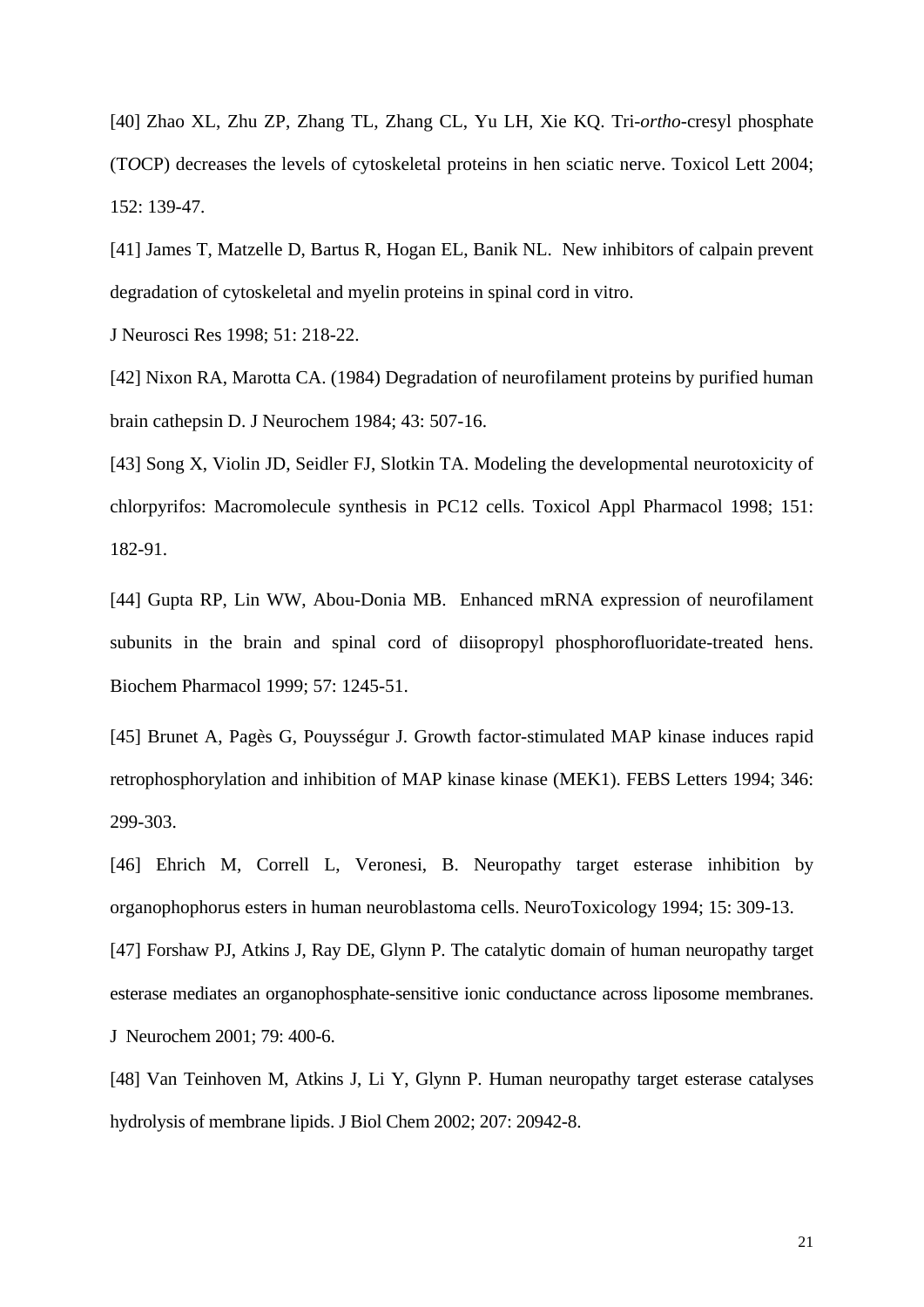

# **Fig. 1 Effects of PSP on the morphology of differentiating N2a cells**

N2a cells were induced to differentiate for 4 h (a, b) or 24 h (c, d) in the presence (b, d) and absence (a, c) of 2.5 μM PSP, as described in Materials and Methods. Shown are images of typical fields of cells viewed by phase contrast microscopy after 4 h differentiation (a, b) or using an inverted light microscope following methanol fixation and staining with Coomassie blue after 24 h differentiation (c, d). Bar represents 15 μm.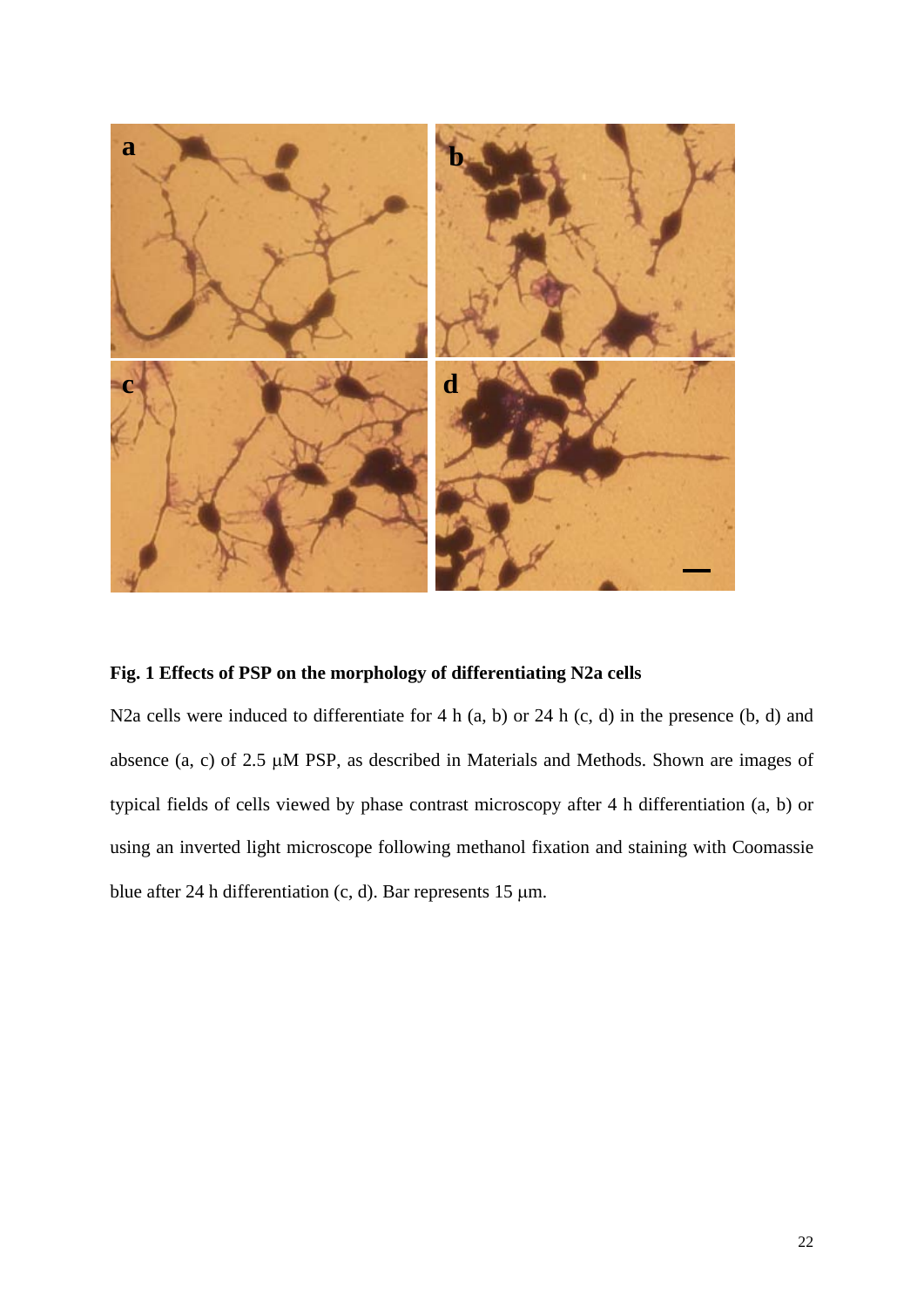| <b>Incubation</b><br>time | <b>Treatment</b> | <b>Axons</b>    | <b>Extensions</b> | <b>Round</b><br>cells | <b>Flat</b><br>cells |
|---------------------------|------------------|-----------------|-------------------|-----------------------|----------------------|
| 4h                        | <b>CONTROL</b>   | $32.35 \pm 2.2$ | $29 \pm 1.1$      | $16 \pm 0.5$          | $84 \pm 0.5$         |
|                           | $2.5 \mu M$ PSP  | $13.2 \pm 1.4*$ | $29 \pm 1.1$      | $15 \pm 0.6$          | $85 \pm 0.6$         |
| 24h                       | <b>CONTROL</b>   | $35.9 \pm 6.5$  | $24 \pm 0.8$      | $19 \pm 0.8$          | $81 \pm 0.8$         |
|                           | $2.5 \mu M$ PSP  | $18.5 \pm 1.1*$ | $28 \pm 1.5$      | $25 \pm 2.0$          | $75 \pm 2.0$         |

## **Table 1 Effects of PSP on neurite outgrowth in differentiating N2a cells**

N2a cells were induced to differentiate for 4 or 24 h in the presence and absence of 2.5 μM PSP, stained with Coomassie blue and assessed for axon outgrowth, outgrowth of small extensions and round/flat cell morphologies, as described in Materials and methods. Data are expressed as number per 100 cells  $\pm$  SEM from 4 independent experiments. Significance of differences from controls was determined by ANOVA ( $p < 0.05$ ).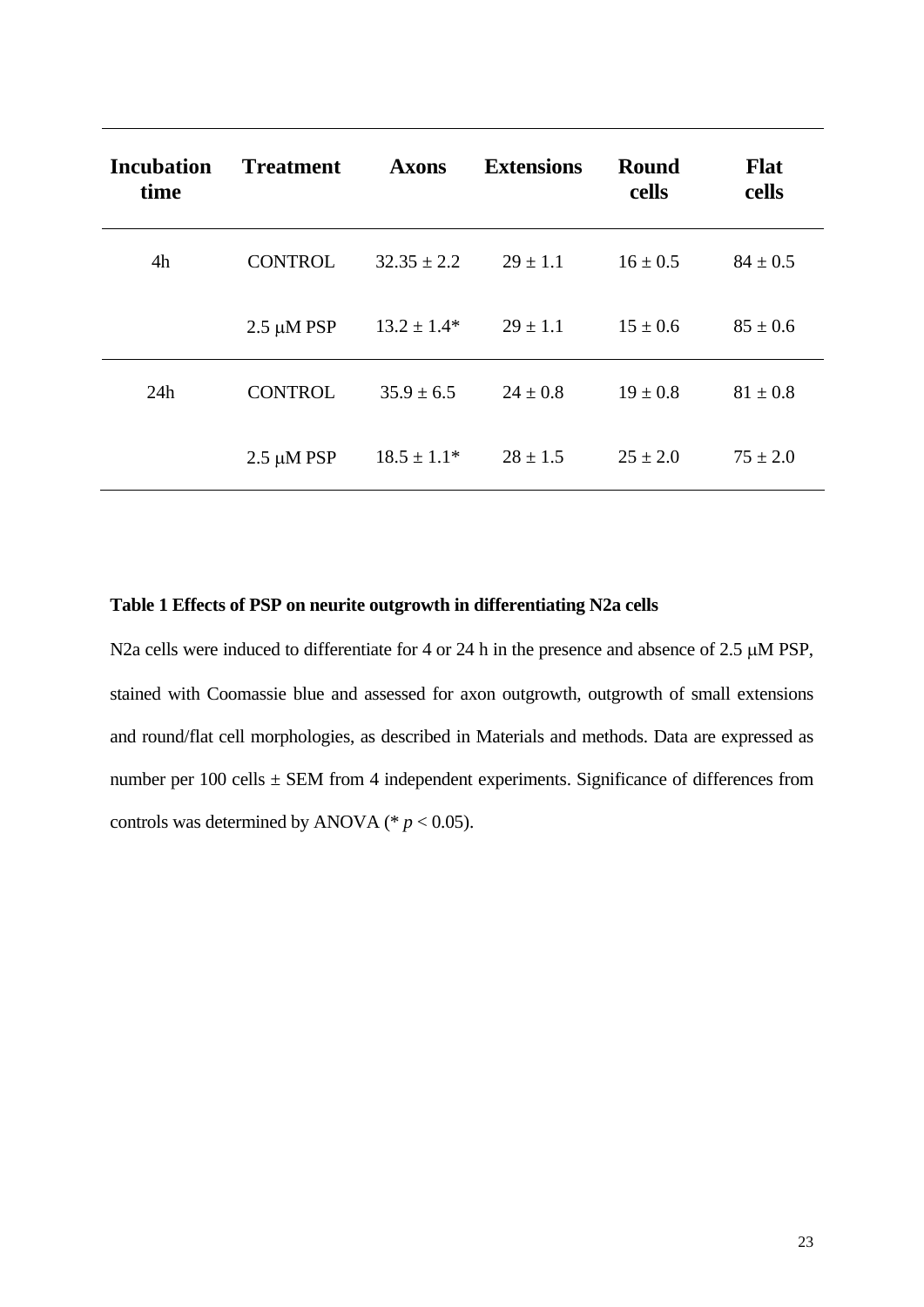

**Fig. 2 Western blotting analysis of extracts from N2a cells induced to differentiate in the presence and absence of PSP**. N2a cells were induced to differentiate for 4 h or 24 h in the presence (+) and absence (-) of 2.5 μM PSP, as indicated, after which extracts were solubilised, separated by SDS-PAGE and transferred onto nitrocellulose membrane filters as described in Materials and Methods. Shown are Western blots of equal amounts of control and PSP-treated cell protein probed with antibodies that recognise total NFH (N52), phosphorylated NFH (Ta51), activated ERK (pERK), total ERK (ERK) and total  $\alpha$ -tubulin (B512), followed by an appropriate alkaline phosphatase-conjugated secondary antibody.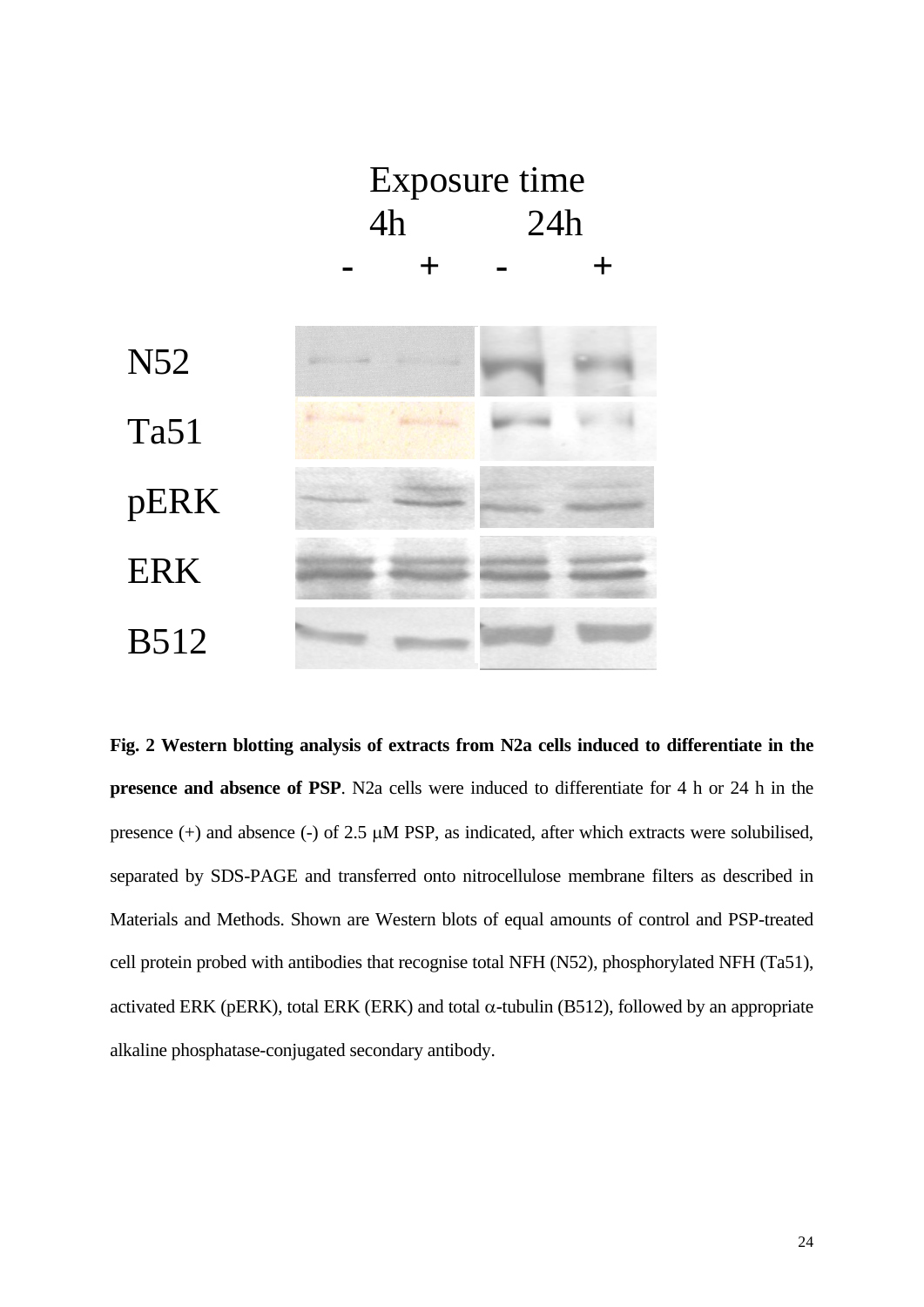|                 |                   | <b>Exposure time</b>    |  |  |  |  |
|-----------------|-------------------|-------------------------|--|--|--|--|
|                 | 4 h               | 24h                     |  |  |  |  |
| <b>Antibody</b> |                   | Densitometric peak area |  |  |  |  |
|                 |                   | (% control)             |  |  |  |  |
|                 |                   |                         |  |  |  |  |
| N52             | $75.9 \pm 10.4*$  | $74.2 \pm 15.9$         |  |  |  |  |
| Ta51            | $168.2 \pm 24.1*$ | $66.5 \pm 24.3$         |  |  |  |  |
| pERK            | $301.0 \pm 27.4*$ | $168.6 \pm 7.6^*$       |  |  |  |  |
| <b>ERK</b>      | $82.9 \pm 6.8^*$  | $102.8 \pm 6.9$         |  |  |  |  |
| <b>B512</b>     | $83.8 \pm 11.2$   | $104.7 \pm 11.3$        |  |  |  |  |

 $\_$  , and the set of the set of the set of the set of the set of the set of the set of the set of the set of the set of the set of the set of the set of the set of the set of the set of the set of the set of the set of th

**Table 2 Effects of PSP on the levels of cytoskeletal proteins and ERK in N2a cells induced to differentiate in the presence and absence of PSP**. N2a cells were induced to differentiate in the presence  $(+)$  and absence  $(-)$  of 2.5  $\mu$ M PSP for 4h or 24 h (as indicated), solubilised, separated by SDS-PAGE and subjected to Western blotting as described in Materials and Methods. They were then probed with antibodies against total NFH (N52), phosphorylated NFH (Ta51), activated ERK (pERK), total ERK (ERK) and total  $\alpha$ -tubulin (B512), as described in Materials and Methods. Densitometric analysis was performed using Quantiscan software. All values were normalised to the levels of α-tubulin reactivity and are expressed as mean % control values  $\pm$  SEM for a minimum of 3 independent experiments. Asterisk indicates a significance of *p* < 0.05 compared to the corresponding control.